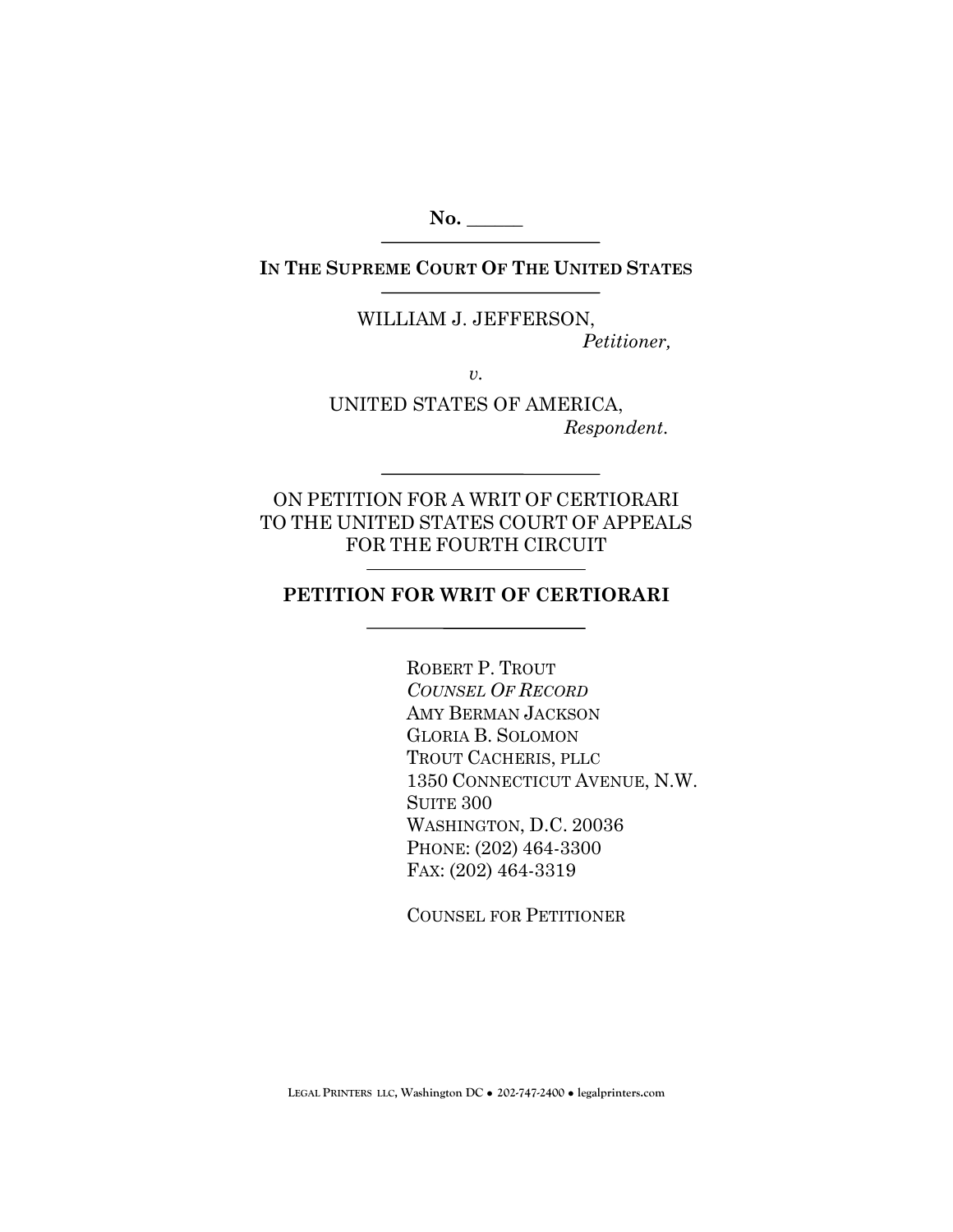# **QUESTION PRESENTED**

Whether the indictment of a Member of Congress, although facially valid, should be dismissed when evidence privileged under the Speech or Debate Clause was used in the grand jury to obtain the indictment.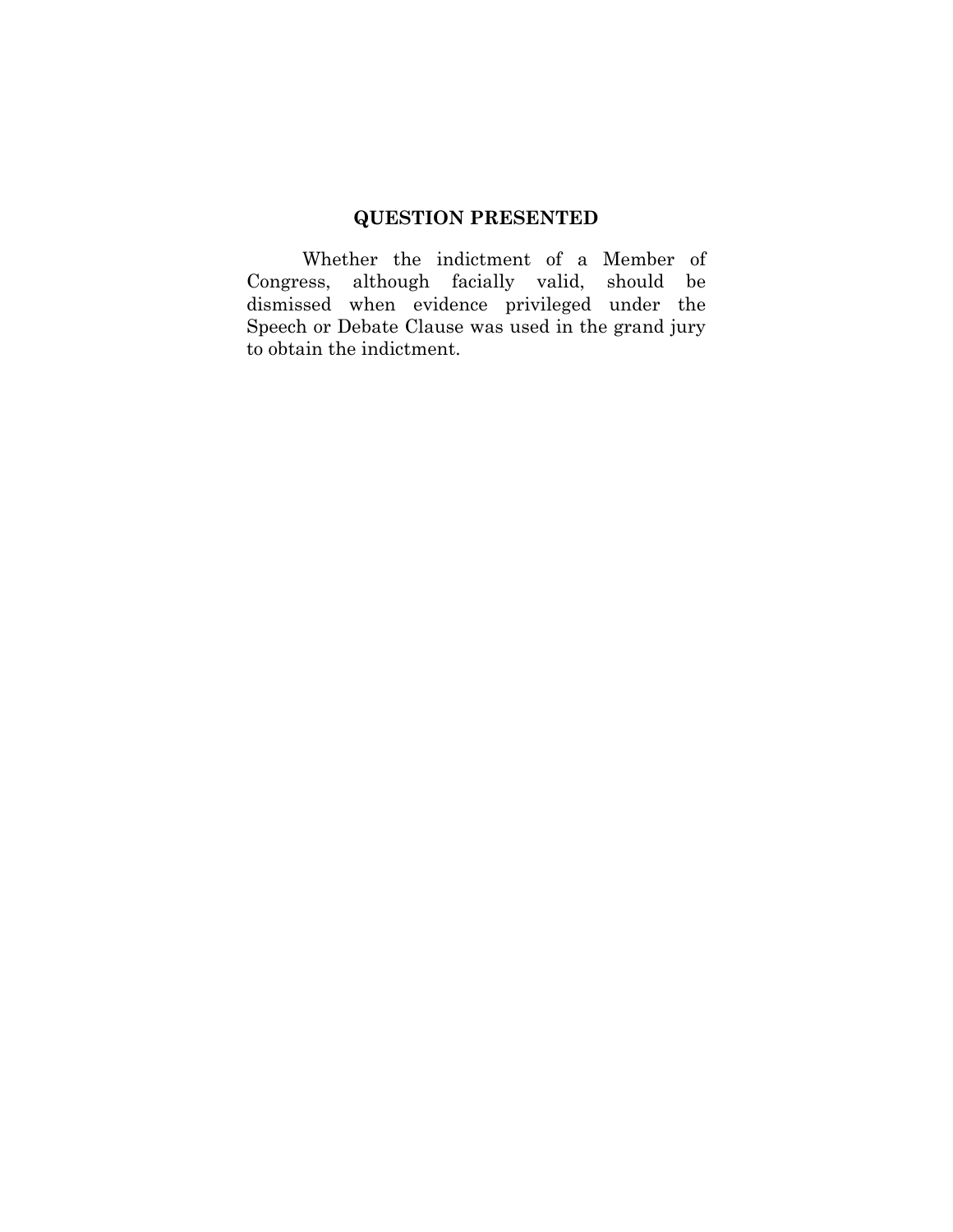## **TABLE OF CONTENTS**

# **Page(s)**

|                          | CONSTITUTIONAL PROVISION                                             |  |
|--------------------------|----------------------------------------------------------------------|--|
|                          |                                                                      |  |
| А.                       |                                                                      |  |
| <b>B.</b>                | Proceedings on Mr.<br>Jefferson's Motion for<br>Review of Grand Jury |  |
| $\mathcal{C}$ .          | The Fourth Circuit's                                                 |  |
| D.                       | Further Proceedings.  13                                             |  |
| REASONS FOR GRANTING THE |                                                                      |  |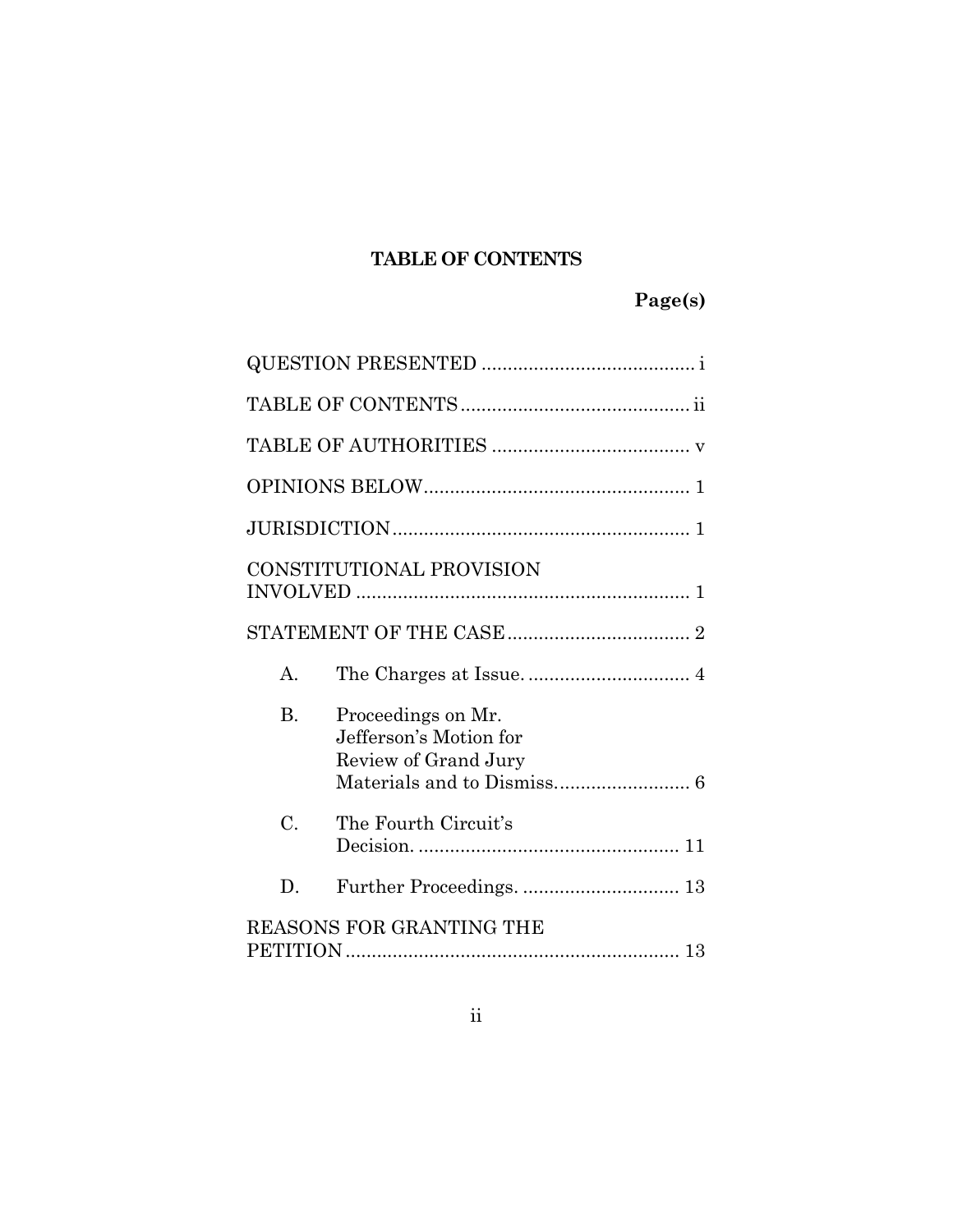| A. |    | The Fourth Circuit's Decision<br>Is in Direct Conflict with the<br>Decisions of Other Circuits<br>that Have Addressed this |  |
|----|----|----------------------------------------------------------------------------------------------------------------------------|--|
|    | 1. | The conflict with                                                                                                          |  |
|    | 2. | The conflict with                                                                                                          |  |
|    | 3. | The conflict with                                                                                                          |  |
|    | 4. | The impact of the<br>Fourth Circuit's                                                                                      |  |
| В. |    | The Fourth Circuit's Erroneous<br>Decision Undermines the<br>Protections Afforded by the<br>Speech or Debate Clause as     |  |
|    | 1. | The Speech or Debate<br>Clause protects legislators<br>against the use of Speech<br>or Debate evidence in the              |  |
|    | 2. | The Fourth Circuit<br>misapplied Costello                                                                                  |  |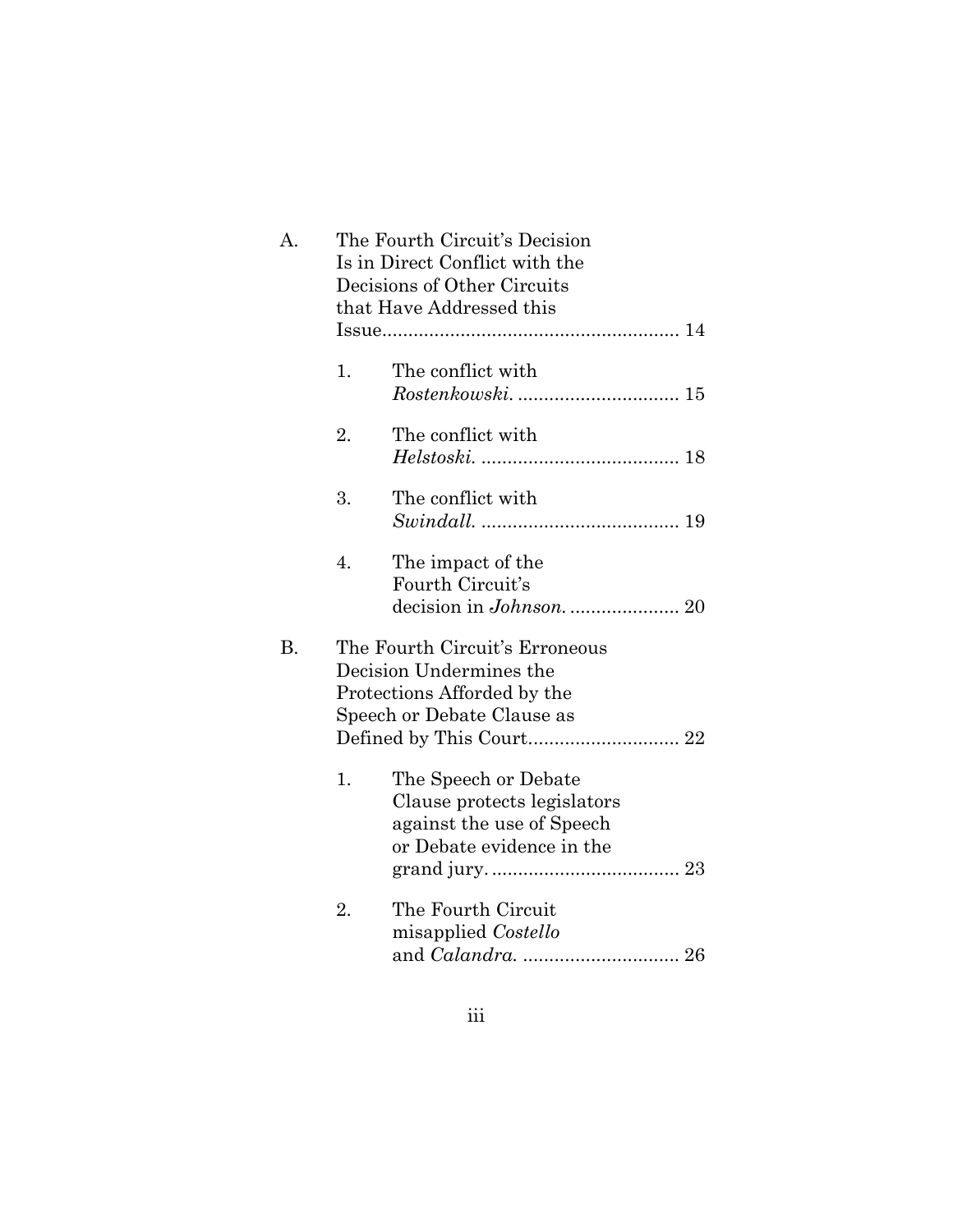| $\mathcal{C}$ . | The Fourth Circuit's Decision<br>Allowed a Violation of the<br>Speech or Debate Clause to Go |  |
|-----------------|----------------------------------------------------------------------------------------------|--|
|                 | Unreviewed and Unremedied 29                                                                 |  |
|                 |                                                                                              |  |
|                 |                                                                                              |  |
|                 |                                                                                              |  |
|                 |                                                                                              |  |
|                 |                                                                                              |  |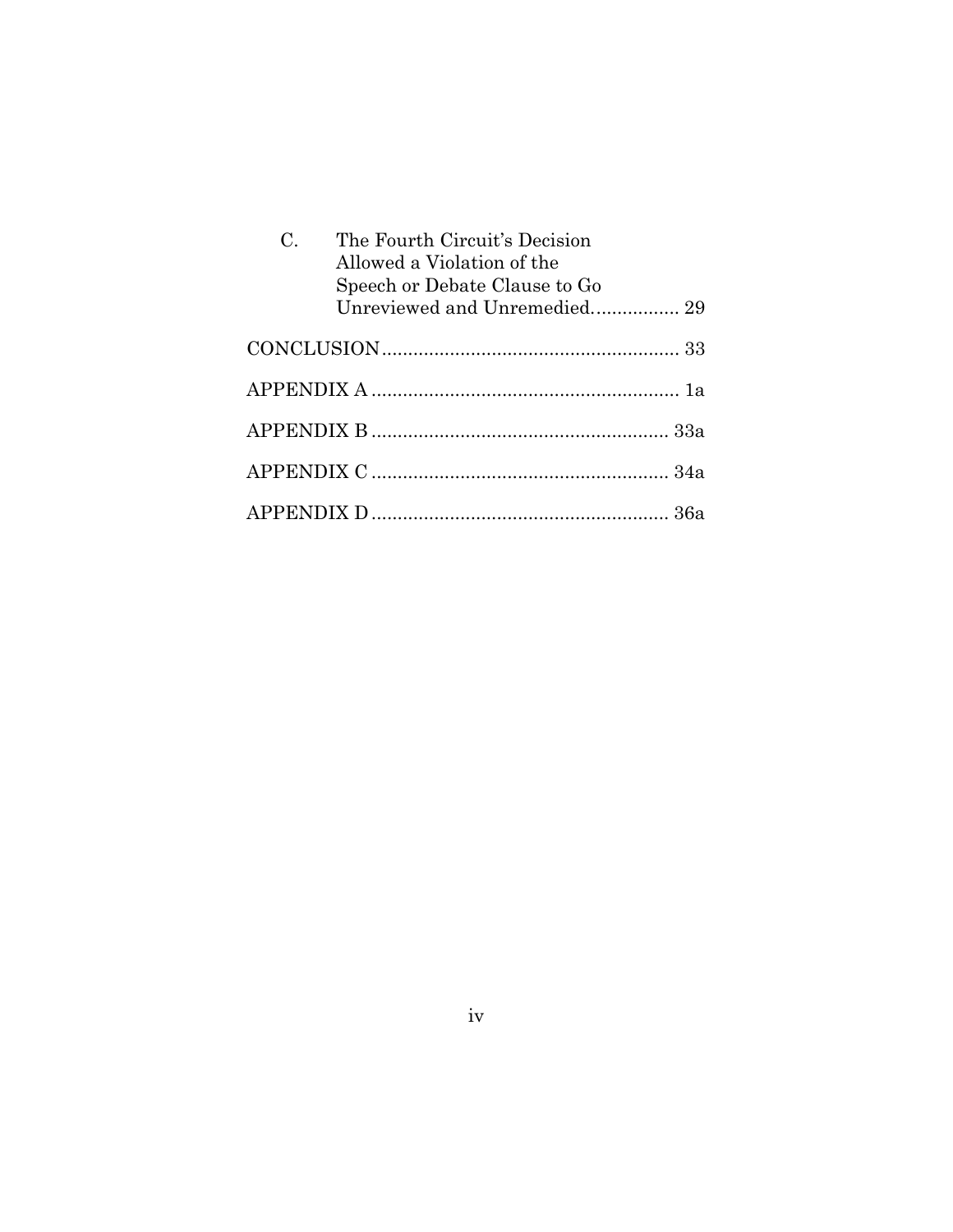## **TABLE OF AUTHORITIES**

# **Page(s)**

## **Cases**

| Costello v. United States, 350                           | $18, 20, 26-30$ |
|----------------------------------------------------------|-----------------|
| Dombrowski v. Eastland, 387                              |                 |
| Eastland v. United States<br>Servicemen's Fund, 421 U.S. |                 |
| Gravel v. United States, 408 U.S.                        |                 |
| Helstoski v. Meanor, 442 U.S. 500                        |                 |
| In re Grand Jury Investigation,                          |                 |
| United States v. Brewster, 408                           |                 |
| United States v. Calandra, 414                           | 26, 27, 29      |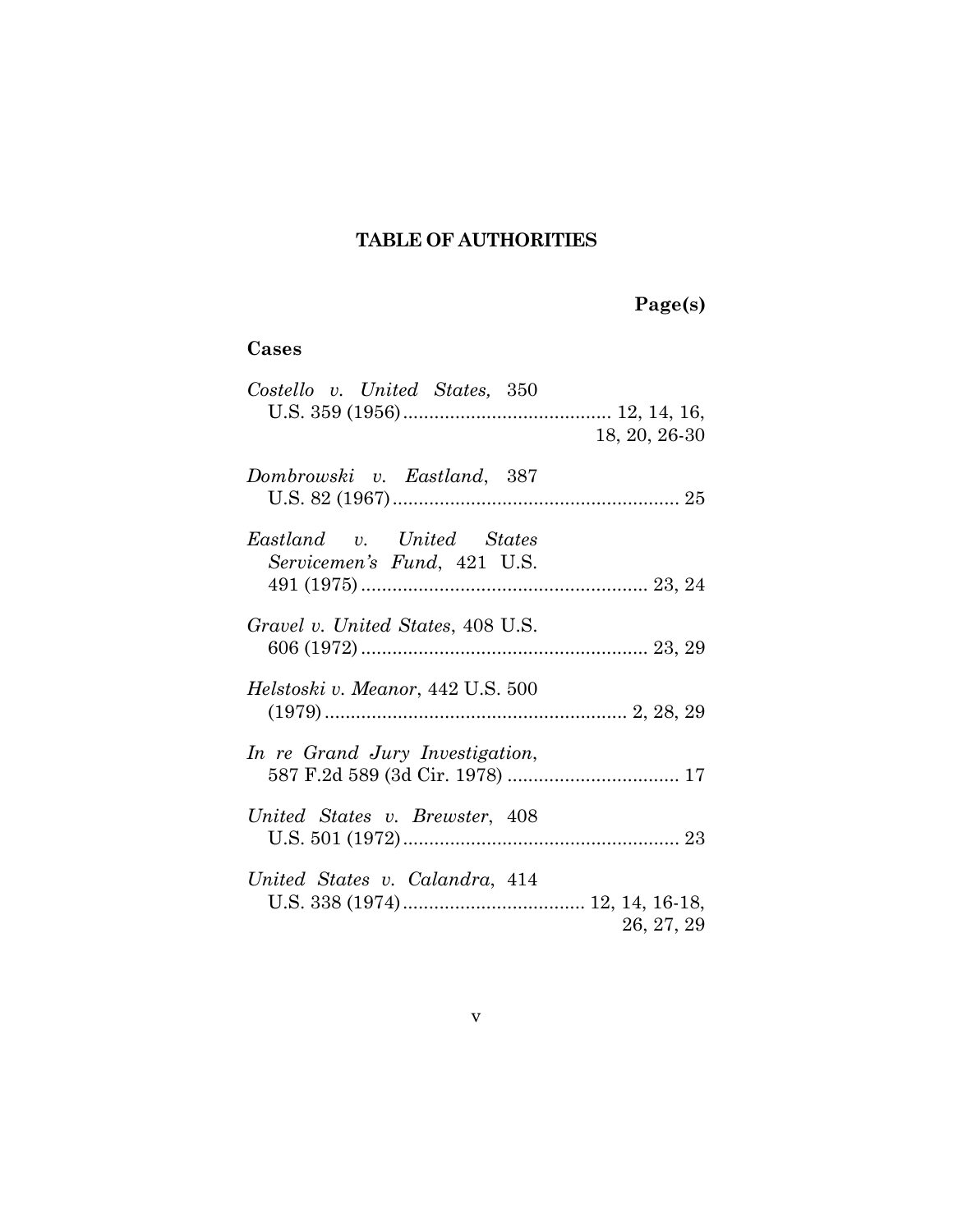| United States v. Durenberger,<br>Crim. No. 3-93-65, 1993 WL                    |
|--------------------------------------------------------------------------------|
| United States v. Helstoski, 442                                                |
| United States v. Helstoski, 635<br>26, 32, 33                                  |
| United States v. Jefferson, 534 F.                                             |
| United States v. Jefferson, 546<br>15, 19, 31                                  |
| United States v. Johnson, 383                                                  |
| United States v. Johnson, 419                                                  |
| United States v. Rostenkowski, 59                                              |
| United States v. Swindall, 971<br>F.2d 1531 (11th Cir. 1992)14, 19, 20, 25, 31 |
| <b>Statutes</b>                                                                |
|                                                                                |
|                                                                                |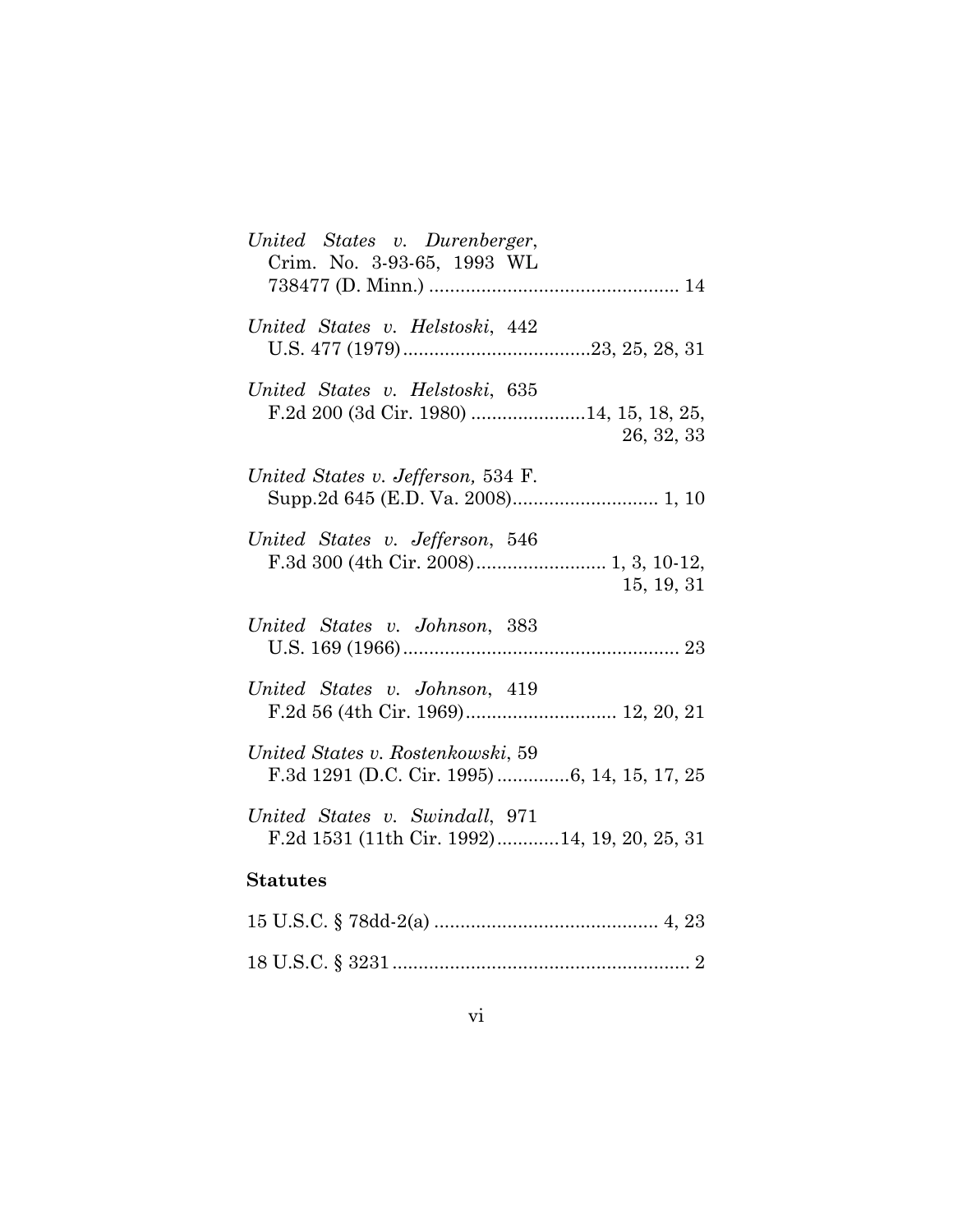## **Constitutional Provisions**

| U.S. Const., art.I, §6, cl. 1 i, 1-4, 6, 11, 13, 15-33 |  |
|--------------------------------------------------------|--|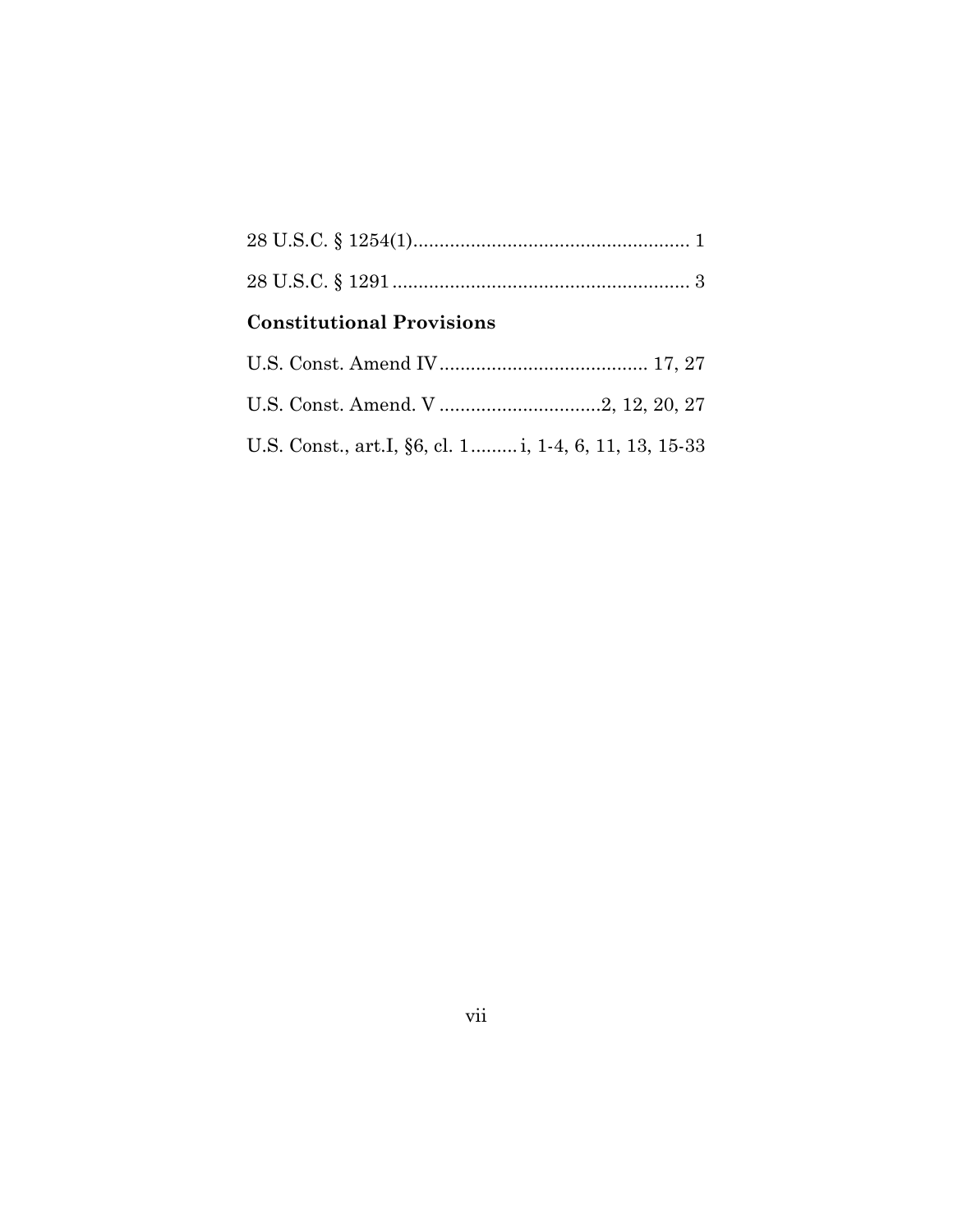William J. Jefferson respectfully petitions for a writ of certiorari to review the judgment of the United States Court of Appeals for the Fourth Circuit in this case.

#### **OPINIONS BELOW**

The opinion of the court of appeals (App. 1a-32a1), is reported at 546 F.3d 300. The opinion of the district court (App. 36a-56a), is reported at 534 F. Supp.2d 645. The order of the district court (App. 34a-35a) is unreported.

#### **JURISDICTION**

The judgment of the court of appeals was entered on November 12, 2008. A timely petition for rehearing en banc was denied on December 12, 2008 (App. 33a). The jurisdiction of this Court is invoked under 28 U.S.C. § 1254(1) (Westlaw through Jan. 2009).

#### **CONSTITUTIONAL PROVISION INVOLVED**

The Speech or Debate Clause provides that, "for any Speech or Debate in either House, [Senators and Representatives] shall not be questioned in any other Place." U.S. Const. art. I, § 6, cl. 1.

<sup>1 &</sup>quot;App." refers to the appendix to this petition. "C.A. App." references are to the joint appendix in the court of appeals.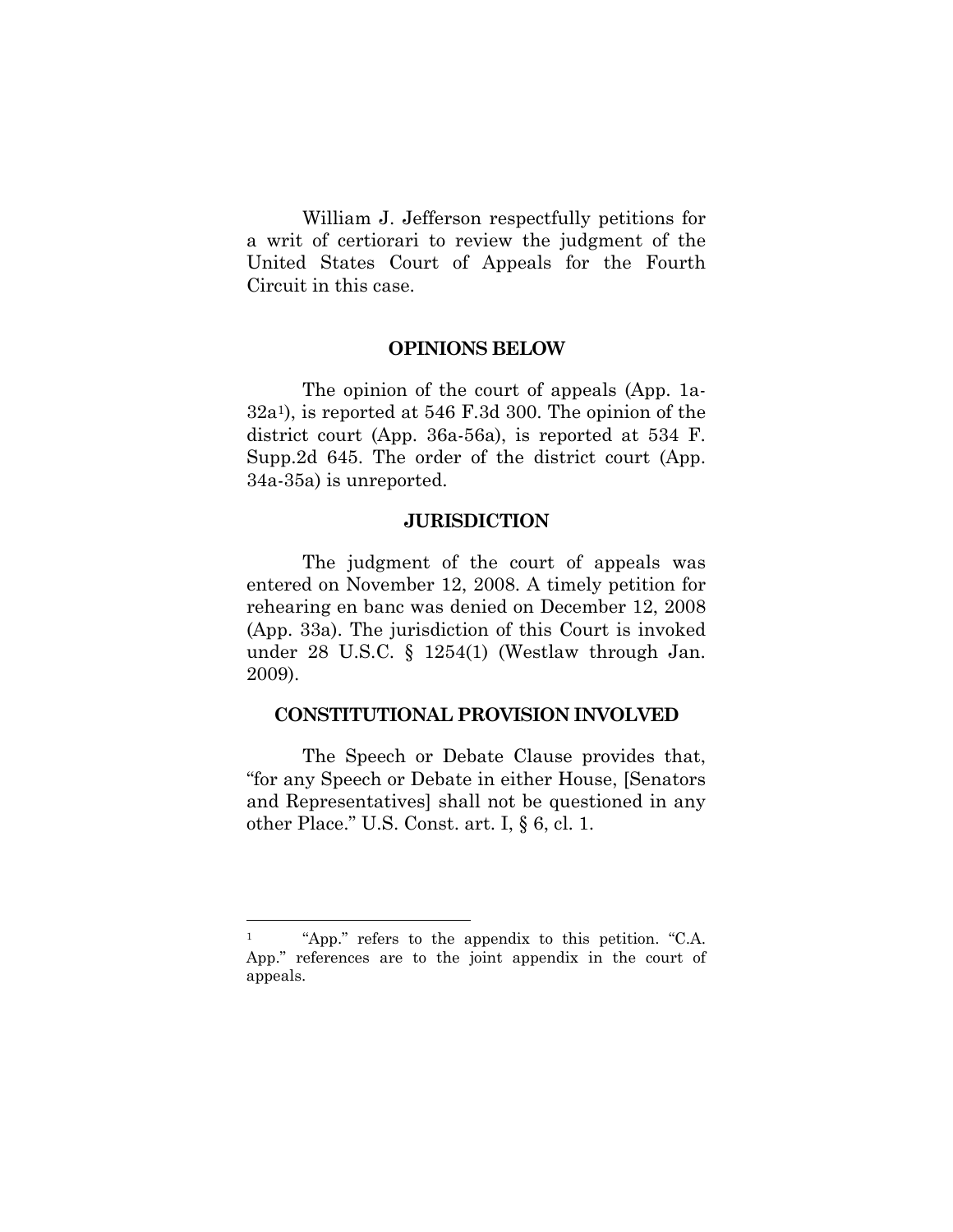#### **STATEMENT OF THE CASE**

The Speech or Debate Clause is a unique constitutional provision that creates an absolute privilege for legislative activities within its scope. It protects legislators not only from conviction based on legislative acts, but also from having to defend themselves as a result of those acts.

This case presents an important Speech or Debate question that this Court has never expressly addressed, and on which there is a clear circuit conflict. It arises from Mr. Jefferson's motion to dismiss the bribery-related counts in the indictment against him on the grounds that the grand jury heard evidence describing privileged legislative activities that was directly relevant to those counts and supported the government's case. The trial court, which has jurisdiction over this criminal matter under 18 U.S.C. § 3231 (Westlaw through Jan. 2009), reviewed the evidence presented to the grand jury, but denied the motion to dismiss. Mr. Jefferson appealed that denial to the Fourth Circuit, which, pursuant to the collateral order doctrine and *Helstoski v. Meanor*, 442 U.S. 500 (1979), had jurisdiction under 28 U.S.C. § 1291 (Westlaw through Jan. 2009).

On appeal, the Fourth Circuit refused even to consider whether legislative evidence protected by the Speech or Debate Clause had been presented to the grand jury. Applying the general rule regarding facially valid indictments developed in cases involving the Fourth and Fifth Amendments, the court below held that it was "barred … from looking behind an indictment to assess whether the grand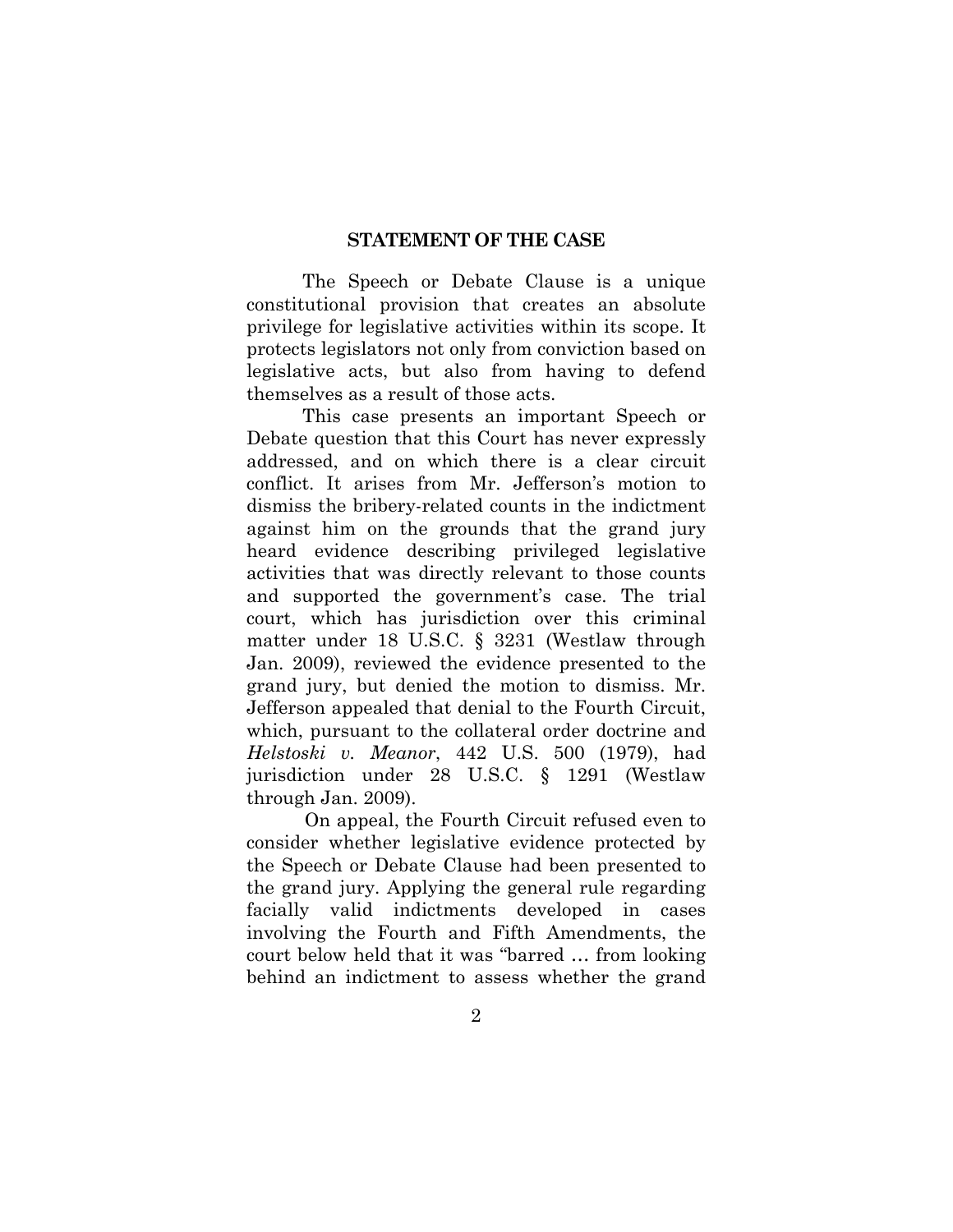jury had considered privileged legislative materials." *United States v. Jefferson*, 546 F.3d 300, 313 (4th Cir. 2008); App. 28a. Because there was no facial challenge to the indictment here, the Fourth Circuit affirmed the denial of the motion to dismiss.

This holding is in direct conflict with the decisions of the D.C. Circuit, the Third Circuit and the Eleventh Circuit on this issue. Those circuits concluded that a court has the power to examine the evidence presented to a grand jury to determine whether the Speech or Debate Clause has been violated, and to dismiss the indictment where a violation is found. Unlike the Fourth Circuit, they recognized that general principles from other constitutional contexts cannot be applied in contravention of the Speech or Debate Clause, and that the purposes of the Clause cannot be vindicated unless a court can review and remedy a Speech or Debate violation occurring in the grand jury.

Whether the Clause requires dismissal of an indictment because of the use of privileged legislative evidence in the grand jury is a question that will recur in investigations of other Members of Congress. The facts of this case highlight the need to resolve the circuit conflict on this question: there is no remedy available to Mr. Jefferson for a Speech or Debate violation in the grand jury simply because the government chose to indict him in Virginia rather than in the District of Columbia, where Mr. Jefferson's home, his office, and Congress itself are all located.

It is likely that in opposing this petition, the government will refer, as it did in its brief below, to the \$90,000 that was found in Mr. Jefferson's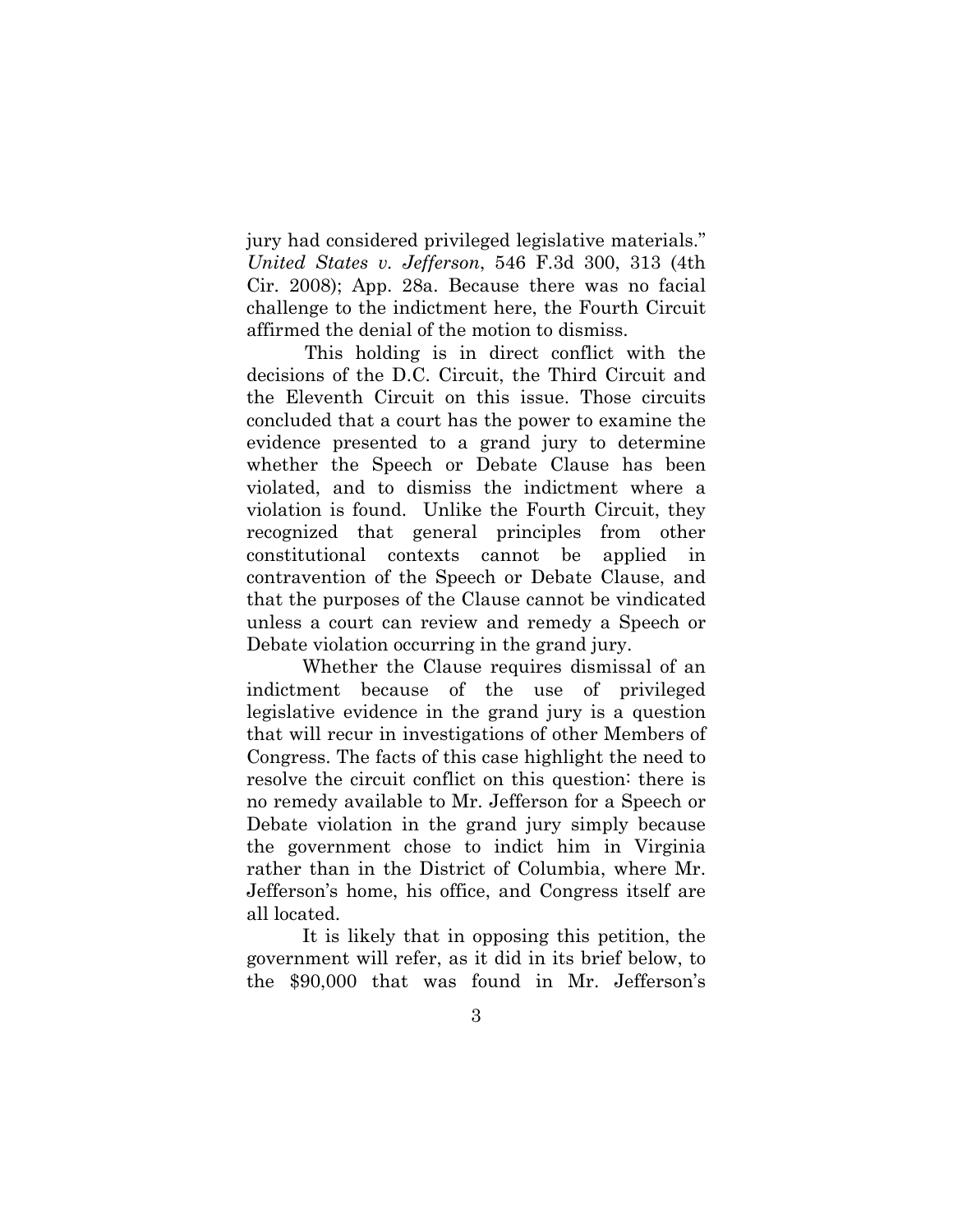freezer. But that widely-reported fact has no bearing here.<sup>2</sup> Mr. Jefferson maintains his innocence and will defend against all of the charges in the indictment at trial. More importantly for purposes of this petition, he – like all current and former Members of Congress – has an absolute constitutional right not to stand trial at all on charges obtained in violation of the Speech or Debate Clause. Given the circuit conflict and the importance of the constitutional issue involved, review by this Court is warranted.

#### **A. The Charges at Issue.**

l

Mr. Jefferson was a Member of the United States House of Representatives, representing the 2nd District of Louisiana, from 1991 until January 2009. As set forth in the indictment, during his tenure in Congress, Mr. Jefferson served on several legislative committees, subcommittees and caucuses that focused on issues relating to trade in general, and trade with Africa in particular. C.A. App. 20.

<sup>2</sup> The money in the freezer is not alleged to be a bribe received by Mr. Jefferson. Rather, it was transmitted to Mr. Jefferson by the government's cooperating witness during the course of the FBI's sting operation so that he would pass it to a foreign government official. C.A. App. 50. But Mr. Jefferson did not do that. Instead, the marked funds were recovered in his home. C.A. App. 51-52. The count in the indictment relating to those funds, which alleges a violation of the Foreign Corrupt Practices Act, was not one of the counts that were the subject of the underlying motion to dismiss, and it will not be affected by any ruling on this petition.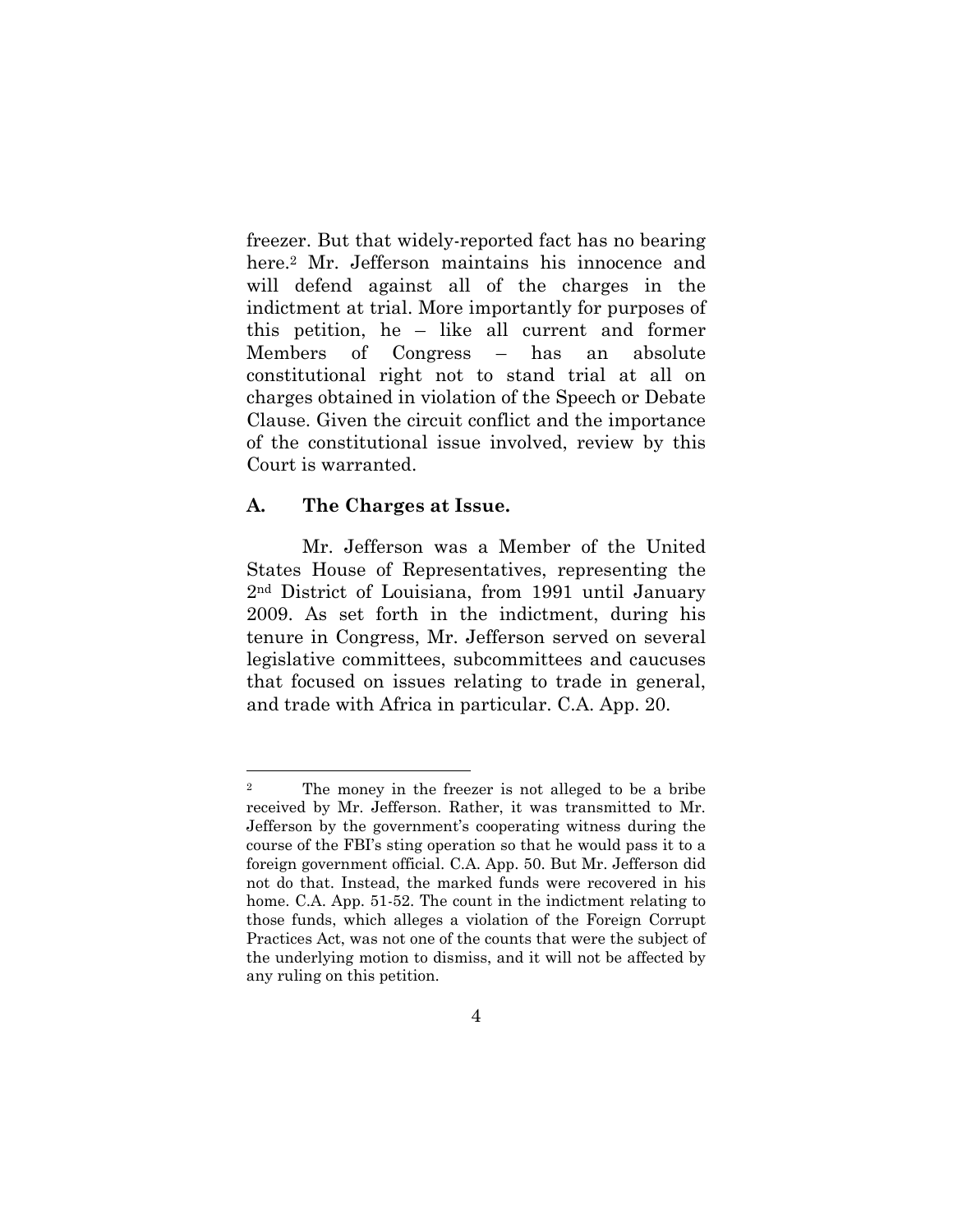The sixteen count indictment includes fourteen counts that are based upon allegations of bribery. In addition to the two counts expressly charging bribery (Counts 3 and 4), the counts charging conspiracy, honest services wire fraud, money laundering and RICO violations (Counts 1-2, 5-10, 12-14 and 16) also depend on allegations that Mr. Jefferson solicited or agreed to accept things of value from companies seeking to do business in West Africa in return for the performance of "official acts" to assist those companies.3 In other words, the crux of the alleged bribery schemes is the assertion that Mr. Jefferson "sold" his influence with African leaders to aid companies seeking opportunities in Africa.

The indictment expressly alleges that Mr. Jefferson solicited things of value in exchange for use of his influence with foreign officials. C.A. App. 33, 55 (the official acts allegedly performed by Mr. Jefferson included "conducting official travel to foreign countries and meeting with foreign government officials for the purpose of influencing those officials"). The government has consistently maintained that this alleged sale of influence is what the case is all about. For instance, Mr. Jefferson moved to dismiss the bribery counts for failure to allege any official act as that term is defined in the bribery statute. In response, the government specifically pointed to the allegations charging the use of Mr. Jefferson's influence to support its claim

<sup>3</sup> The portion of Count I that alleges a conspiracy to violate the Foreign Corrupt Practices Act is not covered by the motion to dismiss.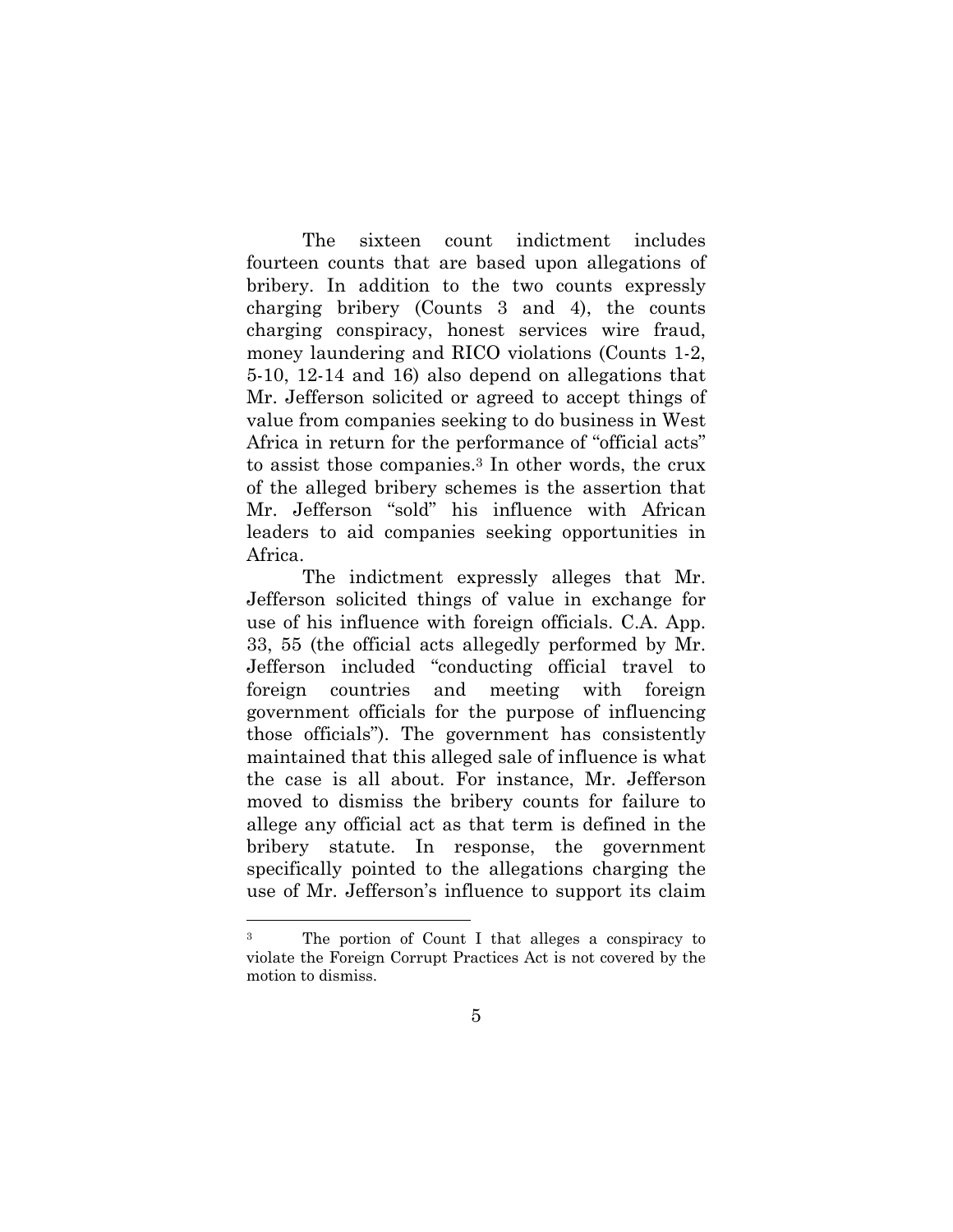that the indictment made out a bribery case. C.A. App. 133. And, during the hearing on the instant motion in the trial court, the government argued that dismissing the indictment on Speech or Debate grounds would provide a barrier to prosecution "whenever a congressman is charged with using influence in return for things of value." C.A. App. 265.

As explained below, the Speech or Debate challenge at issue here focuses on the 14 briberybased counts in the indictment relating to this alleged sale of influence.

## **B. Proceedings on Mr. Jefferson's Motion for Review of Grand Jury Materials and to Dismiss.**

The indictment's references to Mr. Jefferson's committee, subcommittee and caucus memberships, the contents of recorded conversations provided in discovery by the government, and the fact that current and former staffers with knowledge of Mr. Jefferson's legislative activities involving African trade had testified in the grand jury, strongly suggested that privileged Speech or Debate evidence had been presented to the grand jury. Accordingly, Mr. Jefferson filed a motion in the trial court seeking review of the transcripts of all grand jury proceedings in this case, under the standard set forth in *United States v. Rostenkowski*, 59 F.3d 1291, 1313 (D.C. Cir. 1995), coupled with a request that all counts in the indictment obtained through the use of privileged legislative materials be dismissed. C.A. App. 113-28.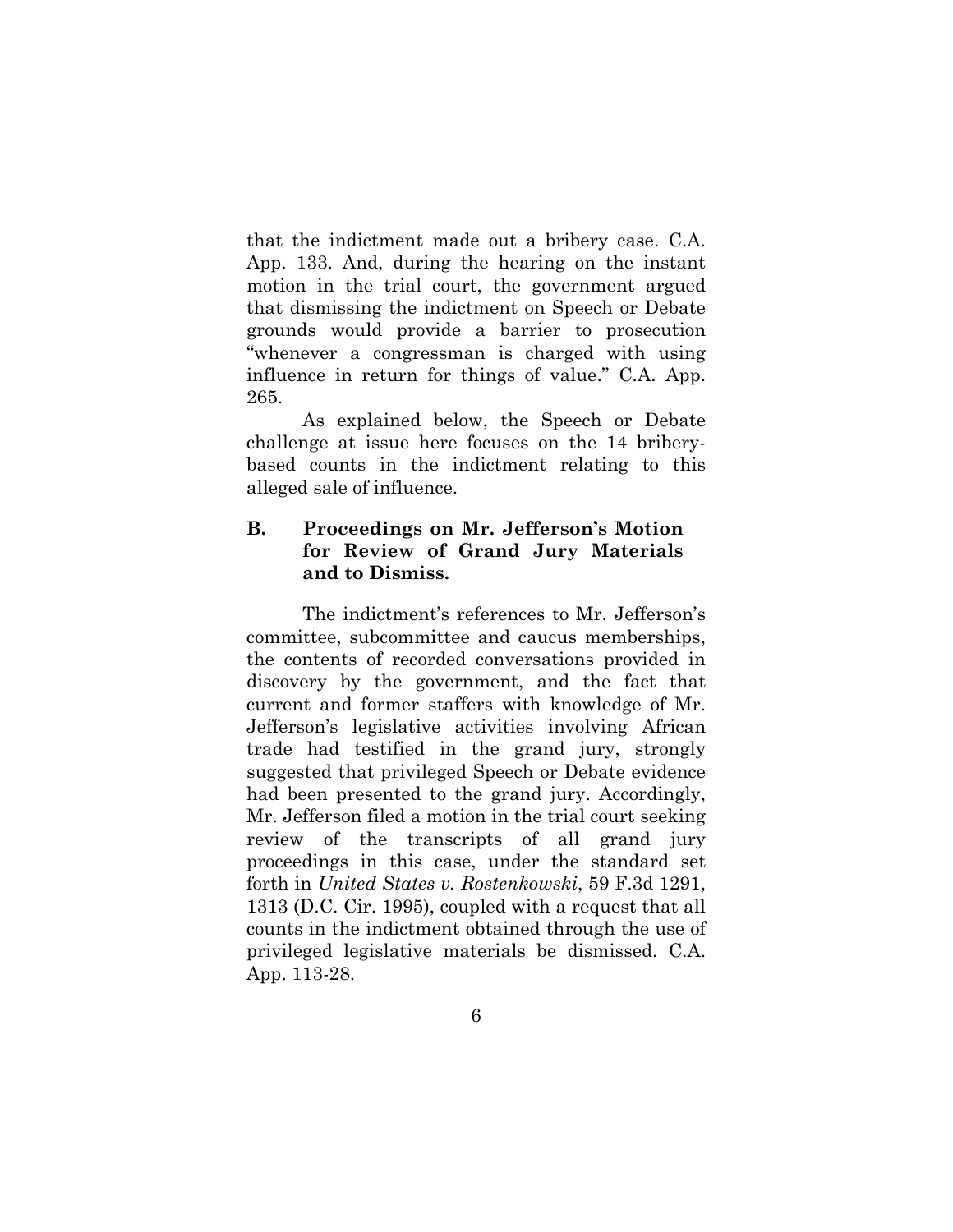In response to the motion, the government asserted that the grand jury had heard no privileged evidence, but offered to make transcripts of the staffers' grand jury testimony (but no others) available to the defense for review. The defense's examination of these transcripts revealed that, contrary to the government's claims, information relating to Mr. Jefferson's legislative activities *had* been provided to the grand jury. The transcripts included testimony by legislative aides describing Mr. Jefferson's legislative activities in Congress and, particularly, his leading role in the passage of a trade bill known as the African Growth and Opportunity Act ("AGOA"). C.A. App. 178-79, 181-83. The transcripts also included questioning by the prosecutors that directly linked this testimony to Mr. Jefferson's influence with African leaders.

The most significant evidence of legislative activities came from Lionel Collins, who served as Congressman Jefferson's chief of staff for a number of years. After meeting with Collins in advance of his grand jury testimony, the prosecutors asked a broad question on the record inviting him to describe the Congressman's relationships with government officials in Nigeria. Collins described how Mr. Jefferson had been on the forefront of bringing democracy to the country. He then explained:

> And then a second thing, as I mentioned, a trip in 1997, the purpose of the trip was they were considering legislation dealing with the African growth and opportunity, a trade bill dealing with Africa. Congressman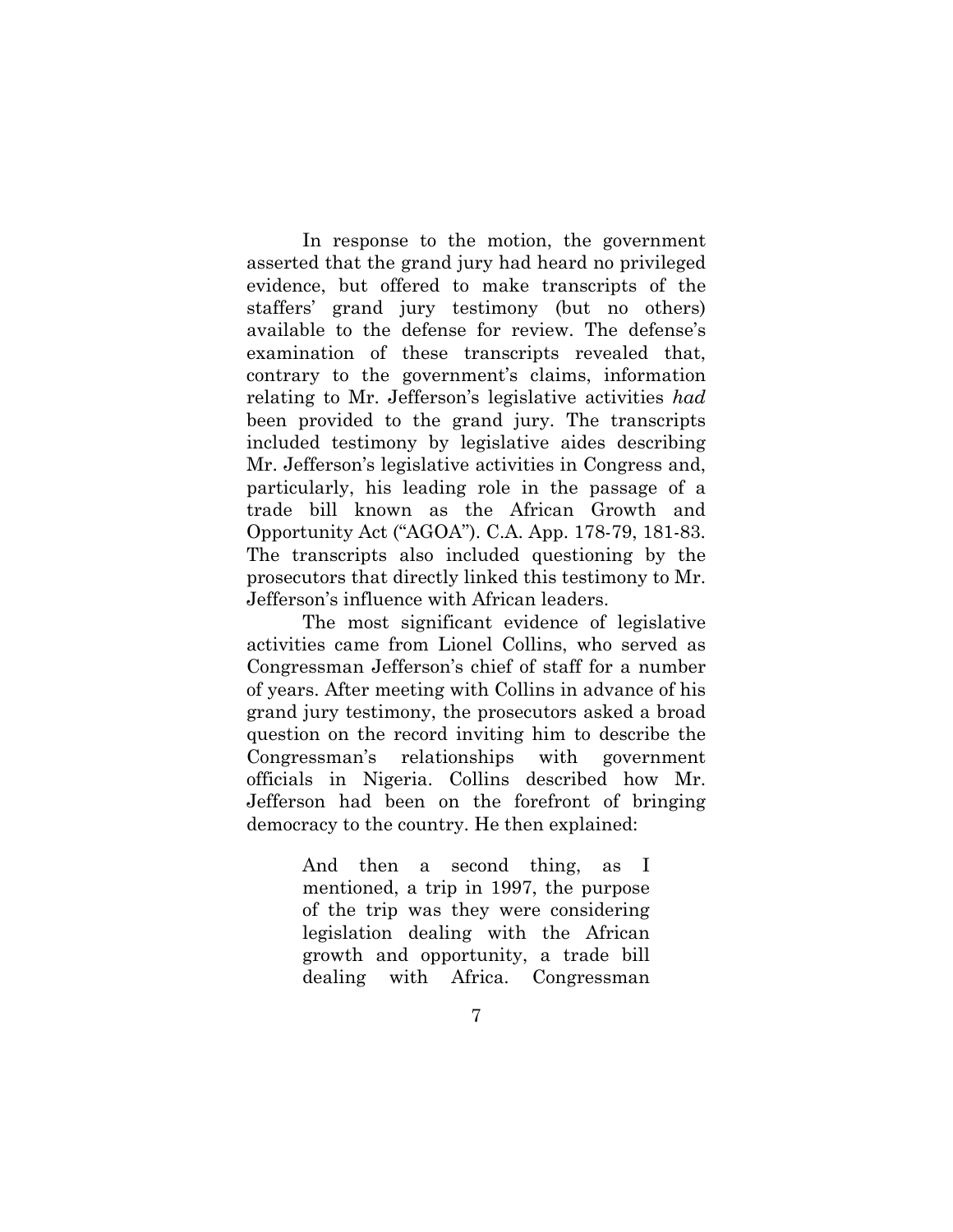Jefferson was very instrumental in moving the legislation through the Congress, and it was voted on by the House and Senate side. It was passed.

Congressman Jefferson had a lot of the African ambassadors involved in the legislation and so forth, and the legislation was very instrumental to the continent of Africa …. So as a result, Congressman Jefferson knew the leaders, the African leaders. When they would come to the United States, they would visit with the President and always come to Capitol Hill, visit with members of Congress, and Jefferson personally knew probably about 30 leaders, heads of state, and all of them were thankful because of his involvement with this legislation that passed, that opened up all kind[s] of trading opportunities with the continent of Africa.

So as a result of that, Congressman Jefferson became known as a member who, basically, his specialty was international trade and, in particular, Africa. . . .

C.A. App. 182.

The prosecution immediately followed up on this testimony with argumentative questions linking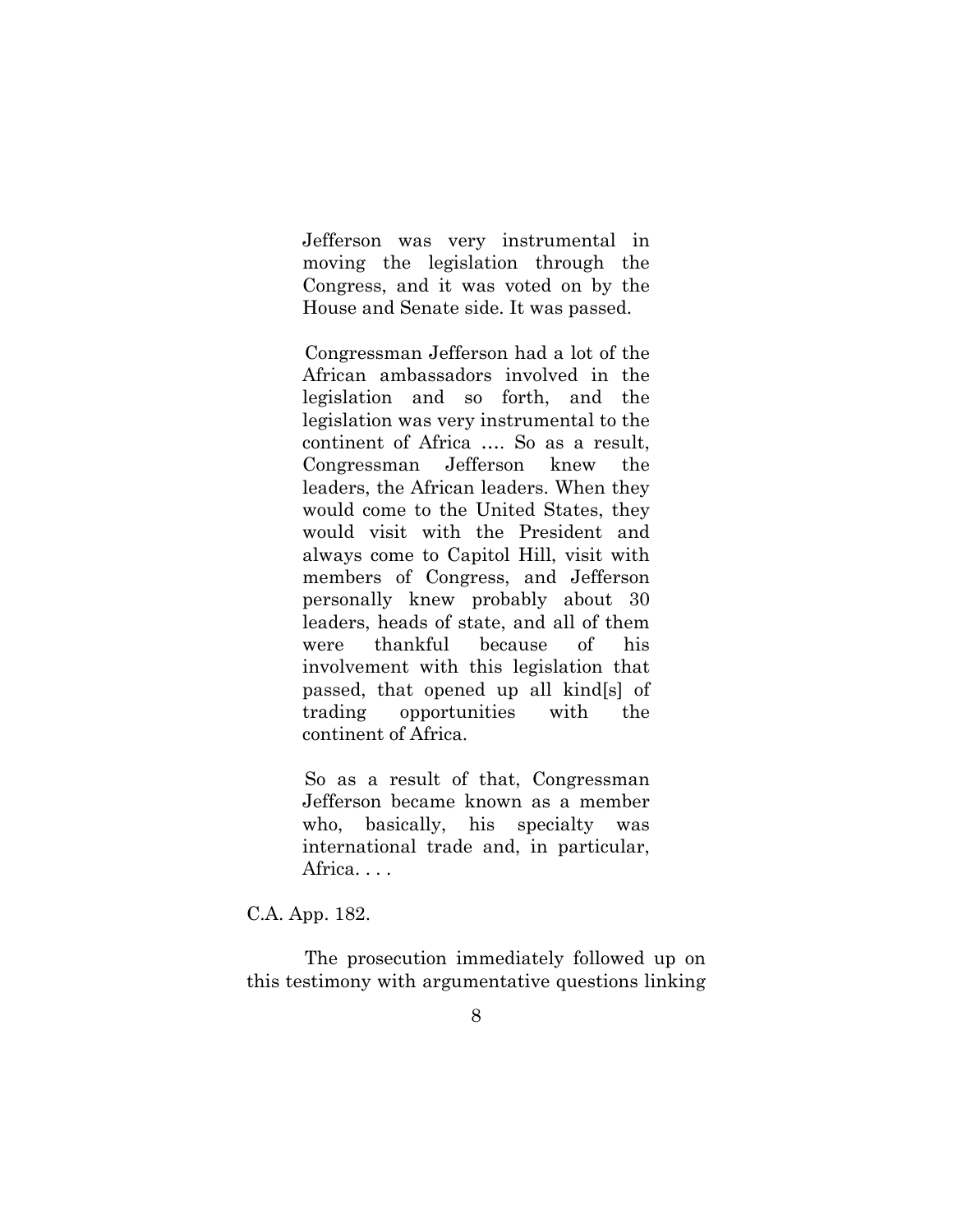Mr. Jefferson's legislative activities to his unique influence with African leaders:

- Q. So it's an understatement to say he was very influential with highranking government officials in Nigeria?
- A. Nigeria, but Africa I can list about 20 countries that he knew the leaders and influential – and when the leaders would come to the United States, they would visit him.
- Q. And would you say Congressman Jefferson was one of the most influential members of Congress with respect to African nations?
- A. Probably so, yes, on the trade side, international trade.

#### C.A. App. 183.

The grand jury also heard exchanges with staff members Melvin Spence and Stephanie Butler that reinforced Mr. Collins' testimony connecting Mr. Jefferson's influence in Africa to his legislative acts. C.A. App. 178-79.

Because the government had introduced evidence of Mr. Jefferson's legislative activities and drawn an express connection between these activities and the influence that is the crux of the bribery schemes, the defense sought dismissal of the 14 bribery-related counts in the indictment. In the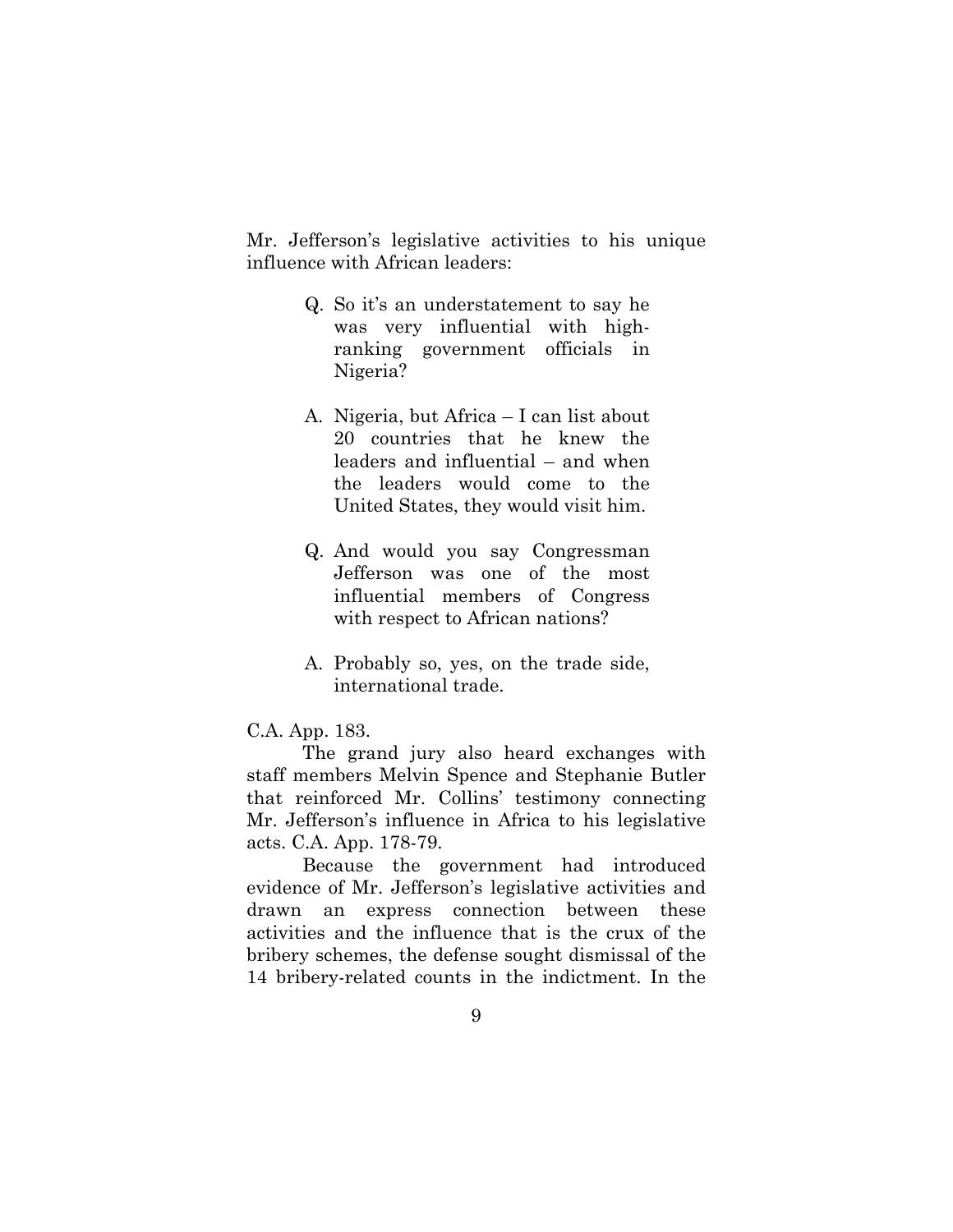alternative, Mr. Jefferson maintained that the defense or the trial court should review the rest of the grand jury transcripts to determine whether additional evidence of legislative activities had been put before the grand jury.

By order dated November 30, 2007, the trial court denied Mr. Jefferson's request to review the grand jury materials, but stated that it would review them itself in camera. C.A. App. 221. The court ordered the government "to provide the Court for in camera review those portions of the grand jury record that have not been provided to the defendant." *Id.* In response to this order, the government submitted transcripts of the testimony of the remaining (non-staff member) witnesses to the trial court.4

Ruling from the bench at a hearing on February 6, 2008, the district court denied the motion to dismiss, C.A. App. 272-86, and issued a written order to that effect on the same date, App. 34a-35a, followed by a memorandum opinion on February 13, 2008. *United States v. Jefferson,* 534 F. Supp.2d 645 (E.D. Va. 2008); App. 36a-56a. The court stated that although it had reviewed the grand jury transcripts submitted by the government, such a review was not compelled on the record before it. Nevertheless, the trial court's decision was predicated on its consideration of the evidence

l

<sup>4</sup> However, the government did not provide transcripts of the prosecutors' instructions to, or colloquies with, the grand jurors – for no reason other than that these matters, although recorded, had not been transcribed. C.A. App. 311 n.7. The defense objected to this failure both in the trial court, C.A. App. 342, and on appeal. *See* 546 F.3d at 309-10, App. 20a.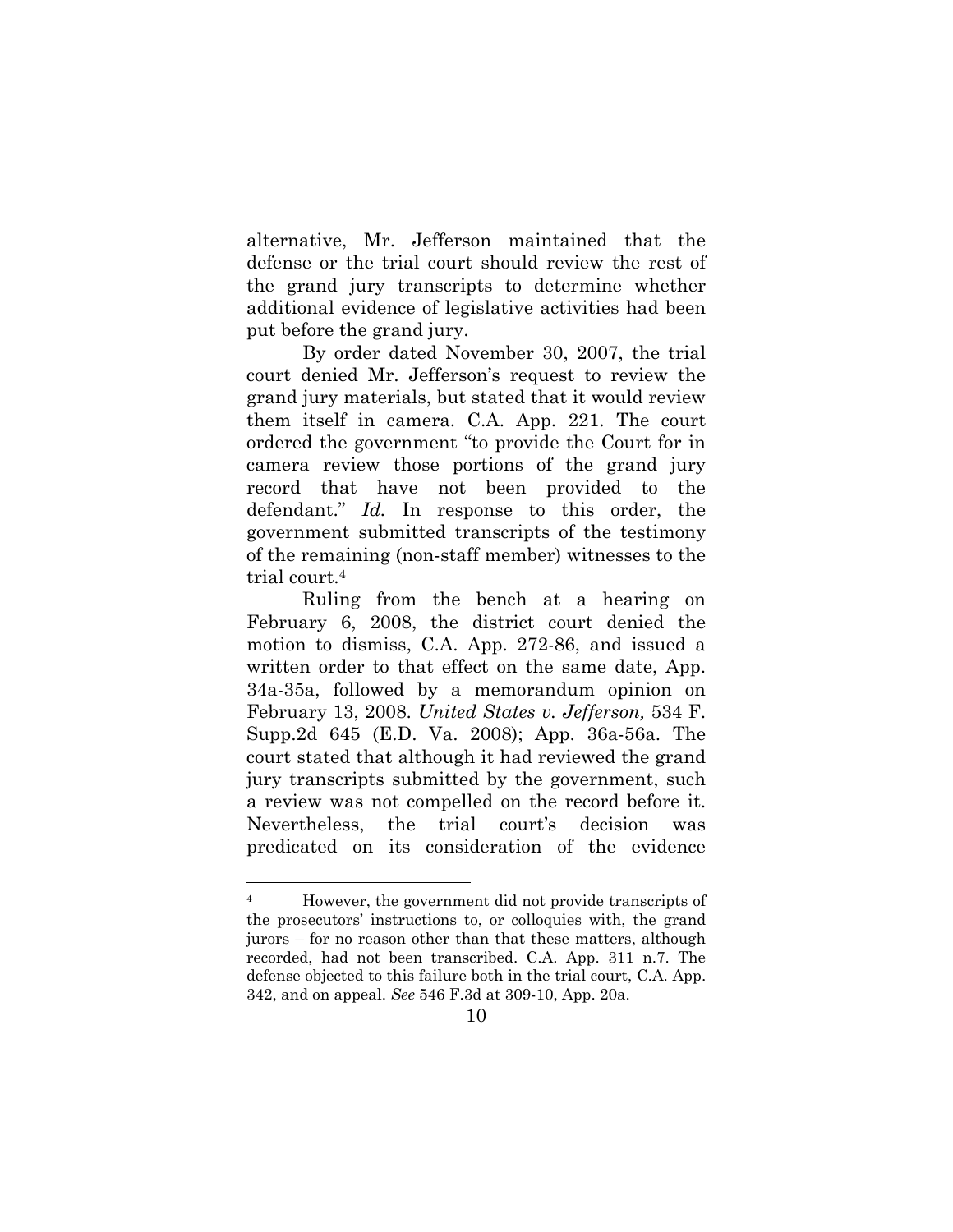submitted to the grand jury. The court found that the transcripts it read contained no Speech or Debate material, and that the staff member excerpts identified by the defense, including the testimony of Lionel Collins, did not violate the Speech or Debate Clause.

Mr. Jefferson appealed the trial court's denial of his motion to dismiss to the Fourth Circuit.

## **C. The Fourth Circuit's Decision.**

Unlike the trial court, the Fourth Circuit refused even to consider whether the evidence presented to the grand jury in this case violated the Speech or Debate Clause. Although it described the trial court's review of the grand jury record and outlined the trial court's holdings in its opinion, the Fourth Circuit did not analyze the Collins testimony or any other grand jury evidence, and it did not review or adopt the trial court's findings.

Instead, the Fourth Circuit based its decision on more general principles of grand jury independence and criminal procedure. The court stated:

> Under controlling precedent, a facially valid indictment is not subject to dismissal simply because the grand jury may have considered improper evidence, or because it was presented with information or evidence that may contravene a constitutional privilege.

546 F.3d at 312; App. 26a*.* The court relied for this proposition primarily on *Costello v. United States,*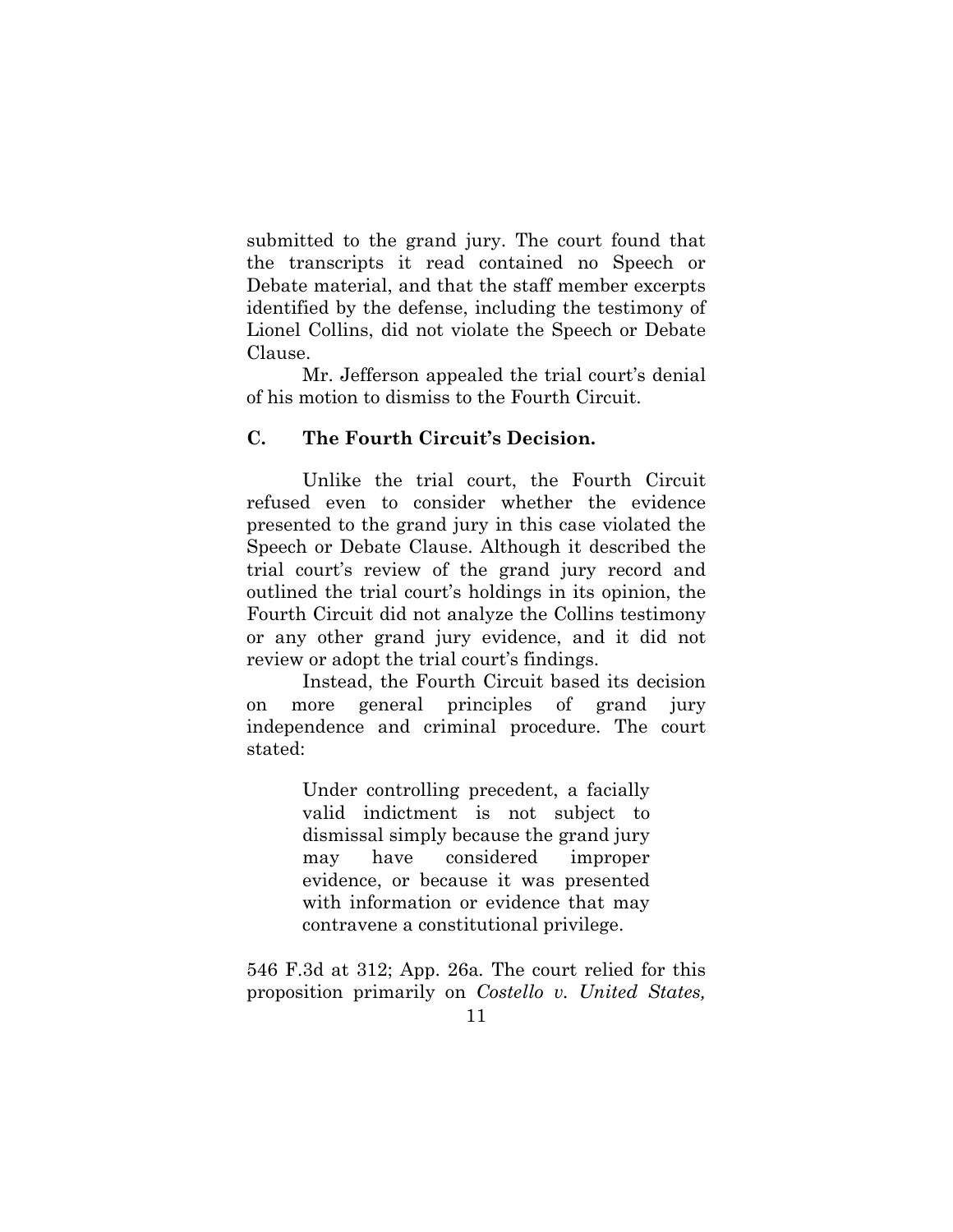350 U.S. 359 (1956), a Fifth Amendment case holding that an indictment could not be challenged on the ground that the only evidence before the grand jury was hearsay. It also cited *United States v. Calandra*, 414 U.S. 338 (1974), which held that the exclusionary rule does not apply in the grand jury, so evidence derived from violations of the Fourth Amendment can be put before that body.

The Fourth Circuit emphasized that it had "consistently adhered to *Costello*'s guiding and settled principles." 546 F.3d at 313; App. 28a. It pointed to its prior decision in *United States v. Johnson*, 419 F.2d 56 (4th Cir. 1969), in which,

> in a context not unlike that presented here, we concluded that the *Costello* mandate barred us from looking behind an indictment to assess whether the grand jury had considered privileged legislative materials.

546 F.3d at 313; App. 28a. The court concluded here that "[b]ounded by such precedent, we are likewise not entitled to review the grand jury record in Jefferson's case – the Indictment simply does not question any legislative acts." *Id.*<sup>5</sup>

Mr. Jefferson's petition for rehearing en banc was denied by the Fourth Circuit.

l

<sup>&</sup>lt;sup>5</sup> The Fourth Circuit also noted that although the trial court's review of the grand jury record was not required by controlling authorities, the trial court's decision to conduct such a review was within its discretion. 546 F.3d at 314; App. 31- 32a.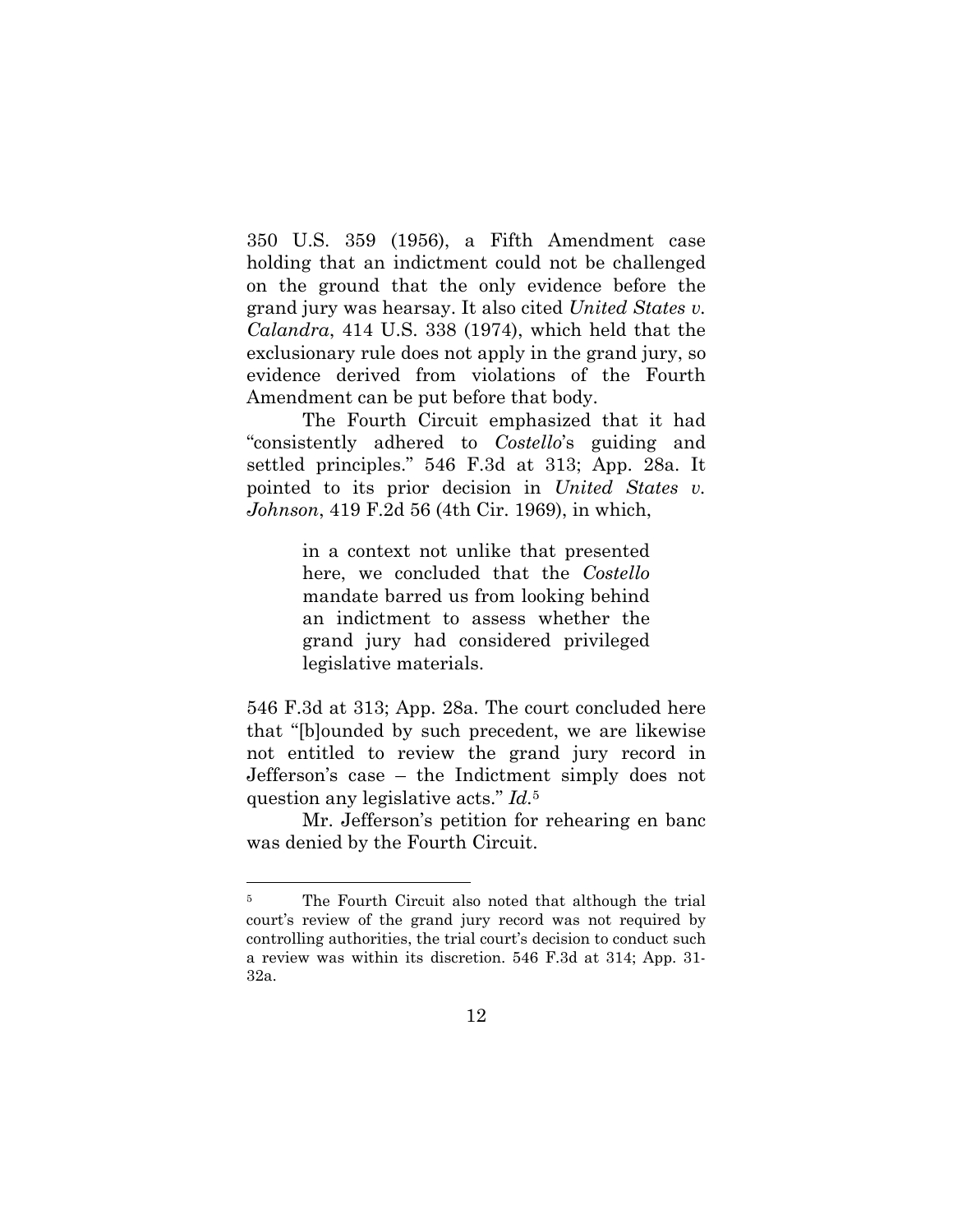### **D. Further Proceedings.**

Following the denial of his petition for rehearing en banc, Mr. Jefferson filed a motion asking the Fourth Circuit to stay issuance of its mandate pending certiorari, so that he would not have to stand trial until his Speech or Debate claims were finally resolved. This motion was denied by order dated December 29, 2008.

Mr. Jefferson then filed a motion in the trial court asking it to set a trial date after the expected completion of the certiorari process in this Court. By order dated January 15, 2009, the trial court denied the motion. Due to considerations of its docket, however, the court set the trial to begin on May 26, 2009, which it acknowledged would have the practical effect of allowing this petition to be considered. Given this trial date, no stay is currently necessary. Mr. Jefferson will seek further relief regarding the trial date if this petition is granted or has not been resolved by the time of trial.

#### **REASONS FOR GRANTING THE PETITION**

Certiorari is warranted in this case to resolve a clear split in the circuits on a significant constitutional question: whether the Speech or Debate Clause protects a Member of Congress from having to defend against an indictment obtained through use of privileged Speech or Debate material in the grand jury. The Fourth Circuit's erroneous conclusion that a Member cannot challenge an indictment on these grounds – which is contrary to the view of the three other circuit courts that have considered this issue – is based on a misapplication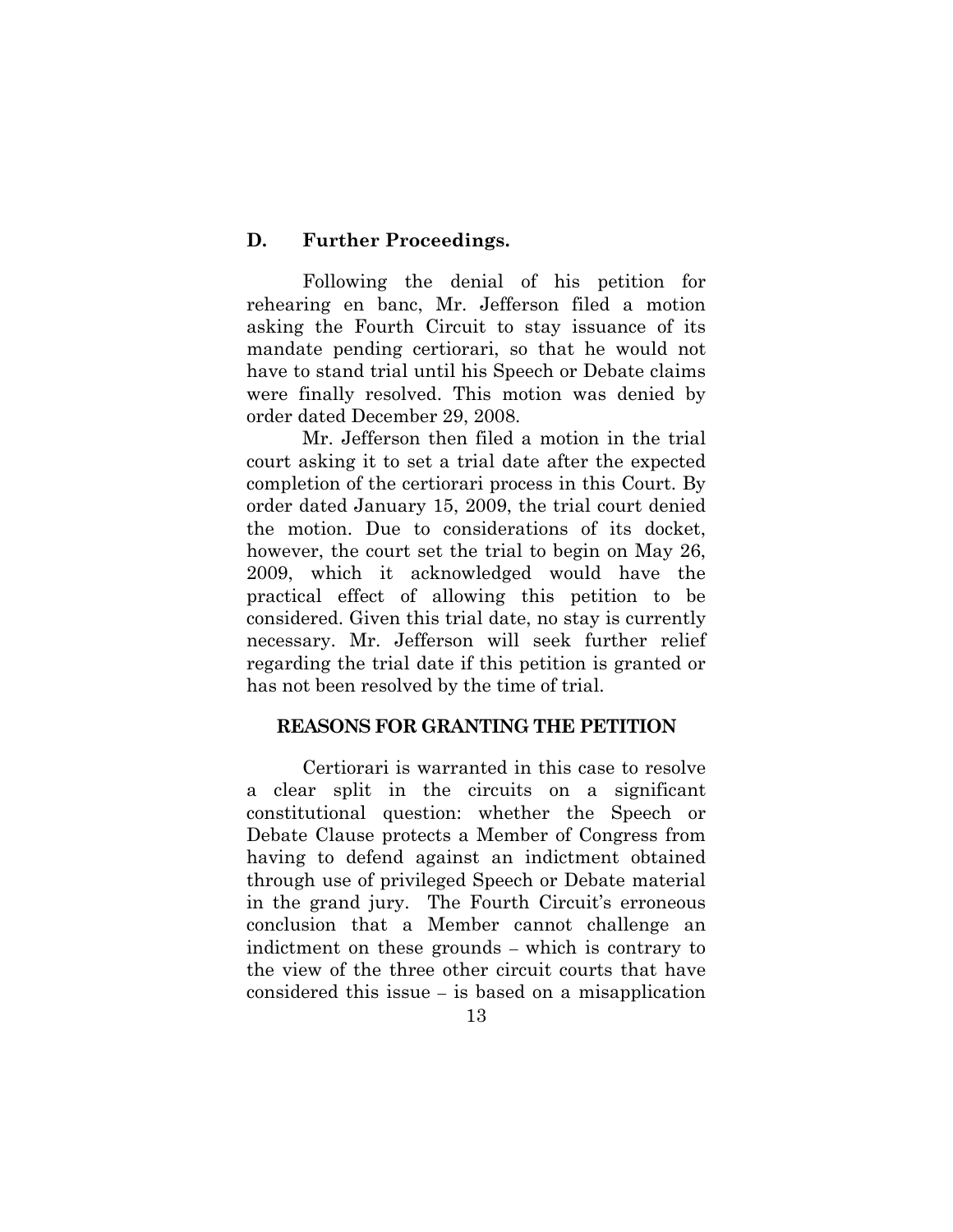of *Costello* and ignores this Court's teachings concerning the purposes and scope of the Clause and the absolute nature of the privilege it creates. As a result, the Fourth Circuit never reached the critical question of whether the bribery-related counts in the indictment should have been dismissed. If the opinion stands, a Member of Congress indicted in the Fourth Circuit would have no recourse and would be forced to stand trial even if the prosecution introduced evidence of his privileged legislative acts in the grand jury.

## **A. The Fourth Circuit's Decision Is in Direct Conflict with the Decisions of Other Circuits that Have Addressed this Issue.**

There is a real and significant conflict between the decision of the Fourth Circuit in this case and the decisions of the D.C. Circuit in *United States v. Rostenkowski*, 59 F.3d 1291 (D.C. Cir. 1995), the Eleventh Circuit in *United States v. Swindall*, 971 F.2d 1531 (11th Cir. 1992), and the Third Circuit in *United States v. Helstoski*, 635 F.2d 200 (3d Cir. 1980).6 Although its opinion does not acknowledge the existence of a conflict, the Fourth Circuit's holding that *Costello* and *Calandra*  preclude a court from examining whether Speech or

l

<sup>6</sup> In *United States v. Durenberger*, Crim. No. 3-93-65, 1993 WL 738477 (D. Minn. Dec. 3, 1993), the district court in Minnesota also held that a court could review the evidence presented to the grand jury and dismiss the indictment where it was "plausible" that the grand jurors had relied on privileged legislative material. 1993 WL 738477 at \*2-4.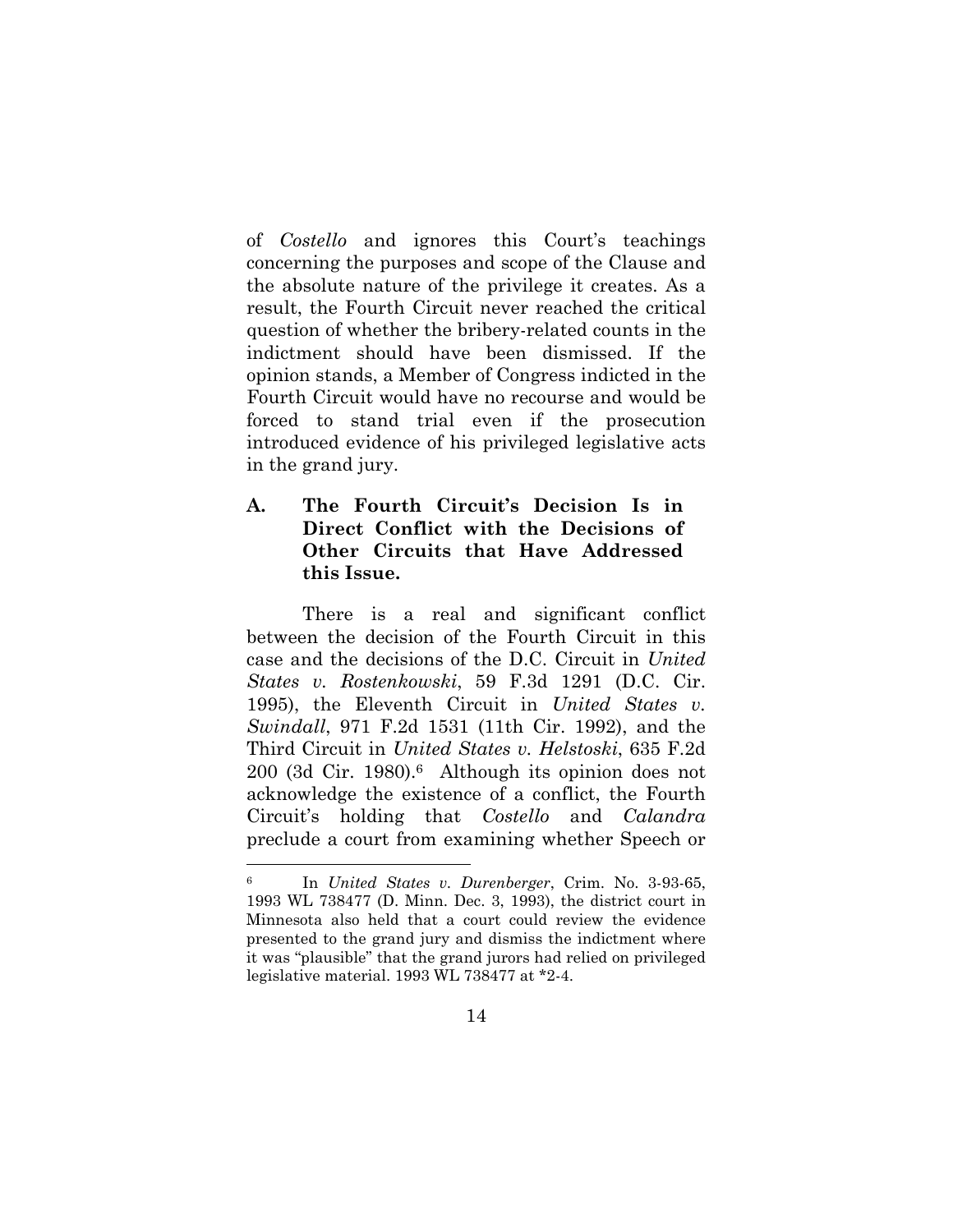Debate evidence was presented to the grand jury is fundamentally at odds with the position taken by the other circuits.

### **1. The conflict with** *Rostenkowski.*

The Fourth Circuit addressed Rostenkowski, as well as *Helstoski*, only in one footnote in its opinion. It noted that those decisions had "observed, in dicta, that a pervasive violation of the Speech or Debate Clause might be used to invalidate an indictment." 546 F.3d at 314 n.8; App. 31a n.8 (emphasis original). The Fourth Circuit stated that it had no reason to reach this issue because Mr. Jefferson had not alleged a pervasive violation. Id. But the court ignored the findings and reasoning of those cases, which plainly contradict the conclusion that the government's use of Speech or Debate material in the grand jury was immune from challenge.

In *Rostenkowski,* the D.C. Circuit considered a motion by the defendant for in camera review of grand jury materials. In determining whether it could hear an interlocutory appeal from the trial court's denial of that motion, the D.C. Circuit stated that the jurisdictional question "depends upon whether an indictment would be deemed invalid solely because it was procured by the use of material protected by the Speech or Debate Clause." *Rostenkowski,* 59 F.3d at 1297. "If so, then to delay review until after trial would be to deny the Congressman the protection from 'the cost and inconvenience of litigation' to which he is entitled under that Clause." *Id.* The court therefore was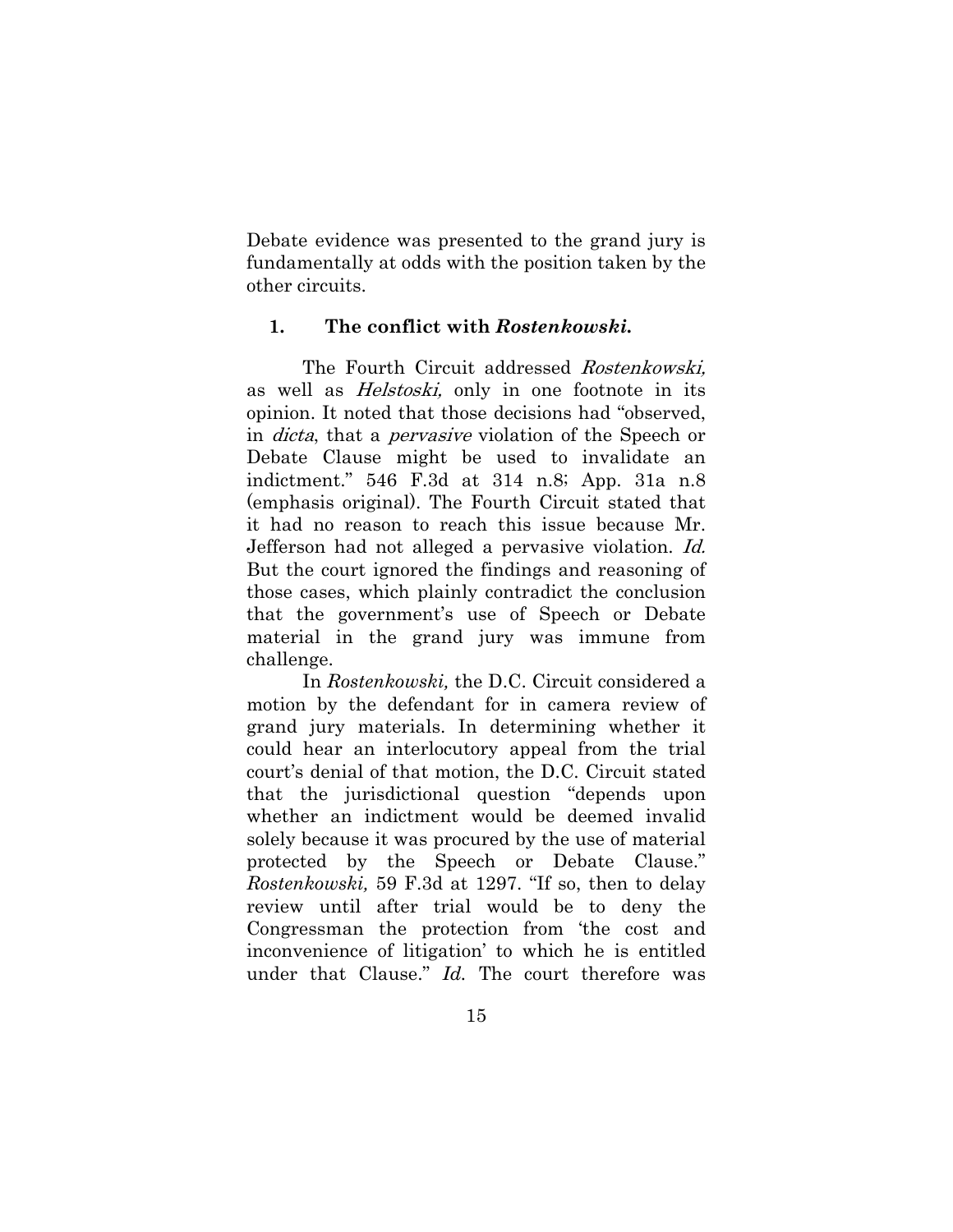required to resolve "whether the protection of the Speech or Debate Clause extends beyond the face of the indictment to limit the materials that may lawfully be presented to a grand jury." *Id.* (citations omitted). Basing its analysis on the purposes of the Clause – to protect legislators from intimidation and to prevent them from being distracted or hindered in carrying out their legislative tasks – the court found that it did:

> In order to fully secure these purposes, it seems that a court may find it necessary, at least under some circumstances, to look beyond the face of an indictment and to examine the evidence presented to the grand jury. … Otherwise, a prosecutor could with impunity procure an indictment by inflaming a grand jury against a Member upon the basis of his Speech or Debate, subject only to the necessity of avoiding any reference to the privileged material on the face of the indictment.

Id. at 1298 (citations omitted).

In reaching this conclusion, the *Rostenkowski* court carefully examined both *Costello* and *Calandra*. It found that the general rule set down by these cases – that a facially valid indictment is not subject to dismissal on the ground that improper evidence was introduced in the grand jury – did *not* foreclose the examination of grand jury evidence in a Speech or Debate challenge. "While we accept the validity of those propositions in general, of course,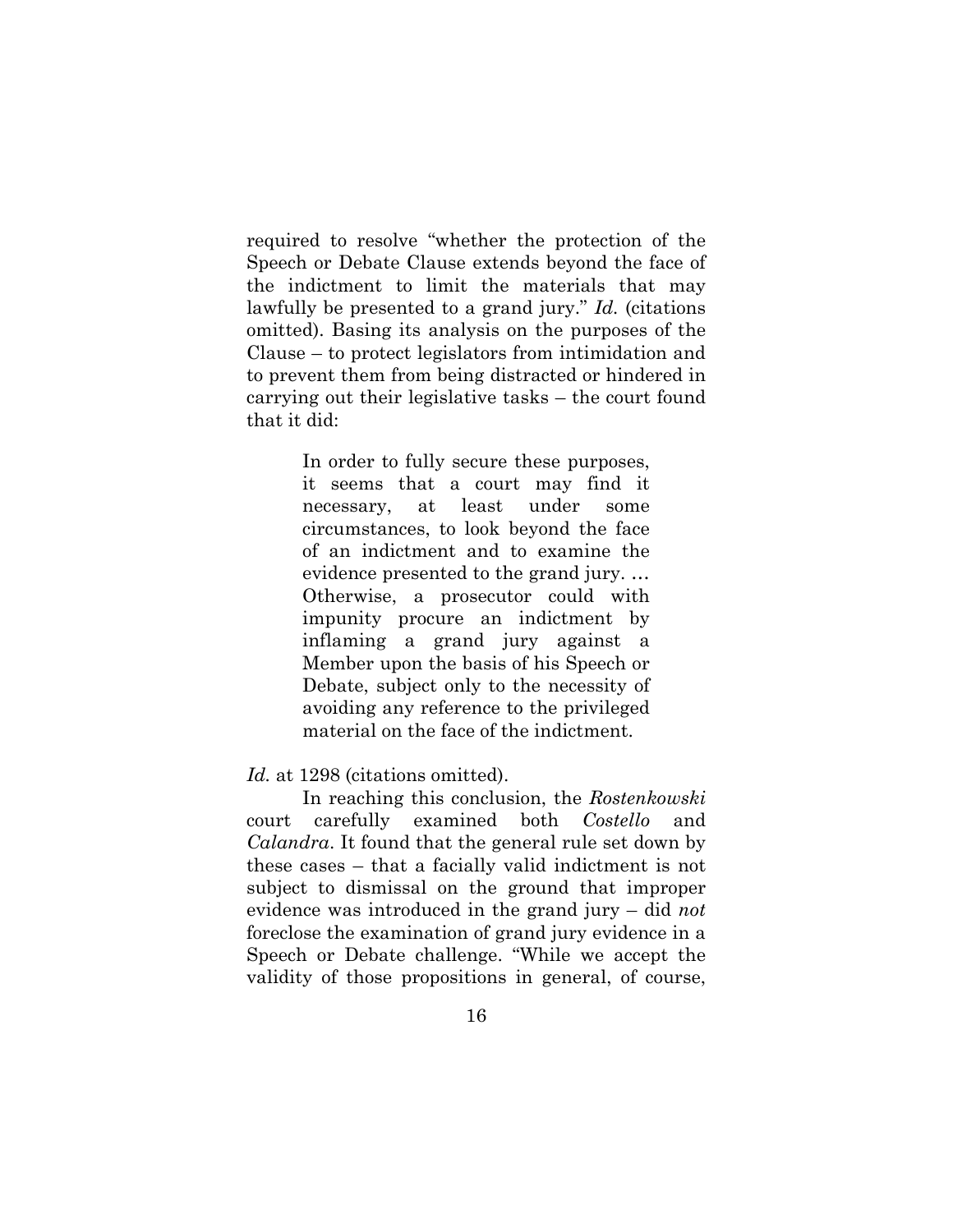we do not think that they are applicable where they would undermine the important purposes served by the Speech or Debate Clause." *Rostenkowski*, 59 F.3d at 1298. The D.C. Circuit further explained that *Calandra* involved the use of evidence seized in violation of the Fourth Amendment, not Speech or Debate material. "Unlike a violation of the Fourth Amendment, which the *Calandra* court held to be a past abuse and thus the lawful basis for subsequent grand jury questioning, it is the very act of questioning that triggers the protections of the Speech or Debate Clause." 59 F.3d at 1298, *quoting In re Grand Jury Investigation*, 587 F.2d 589, 598 (3d Cir. 1978).7

Although the D.C. Circuit ultimately determined that Rostenkowski had not made a sufficient showing that Speech or Debate material had been used in the grand jury in his case and, therefore, that no review of grand jury materials was warranted, its conclusions that such a review must be undertaken in appropriate cases in order to fully vindicate the purposes of the Clause, and that an indictment can be deemed invalid solely because it was procured by use of privileged legislative

l

<sup>7</sup> The reference to "pervasive" Speech or Debate violations, cited by the Fourth Circuit in its footnote, was made by the D.C. Circuit when it noted that even the government conceded that pervasive violations could invalidate an indictment. *See* 59 F.3d at 1229. The plain import of this statement, and of *Rostenkowski's* approach to this issue, is that other types of violations may also be grounds for dismissing an indictment.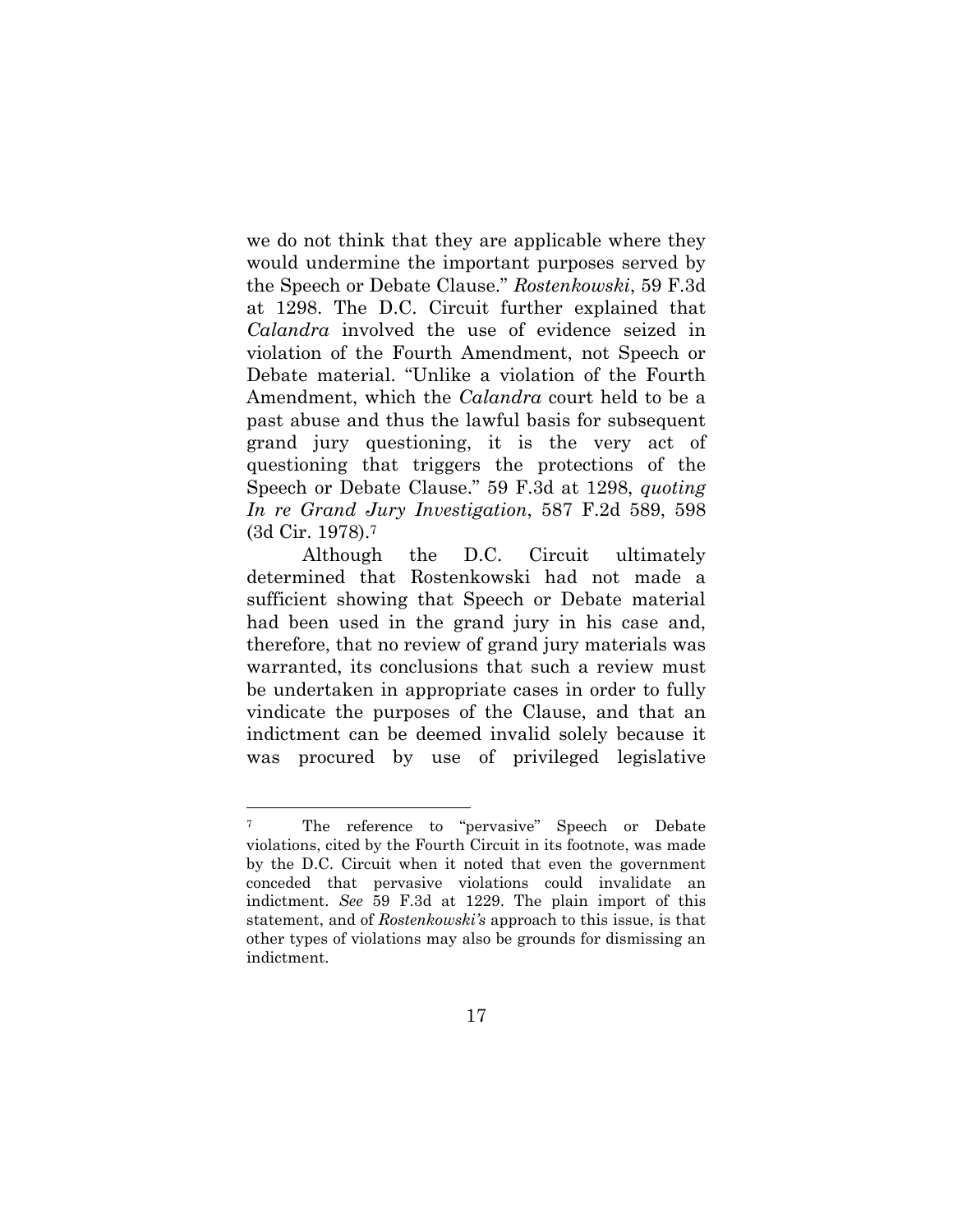material, stand in direct contrast to the Fourth Circuit's decision here.

### **2. The conflict with** *Helstoski.*

In *Helstoski*, the Third Circuit held that an indictment based on "wholesale violation of the speech or debate clause before a grand jury" could not survive. 635 F.2d at 205. Its decision was predicated on the determination that a court can examine the evidence presented in the grand jury and dismiss an indictment because of Speech or Debate violations occurring there.

The *Helstoski* court explicitly rejected the application of *Costello* and *Calandra* in the Speech or Debate context. It noted that *Calandra* itself distinguishes the use of inadequate or incompetent evidence "from instances where what was transpiring before the grand jury would itself violate a constitutional privilege," 635 F.2d at 203, and further recognized that "[t]he purposes served by invoking the speech or debate clause vary greatly from those that the Supreme Court has considered and rejected in other cases seeking to quash indictments." *Id.* at 204. Finally, the court emphasized the importance of protecting Speech or Debate rights at the grand jury stage:

> A hostile executive department may effectively neutralize a troublesome legislator, despite the absence of admissible evidence to convict, simply by ignoring or threatening to ignore the privilege in a presentation to a grand jury. Invocation of the constitutional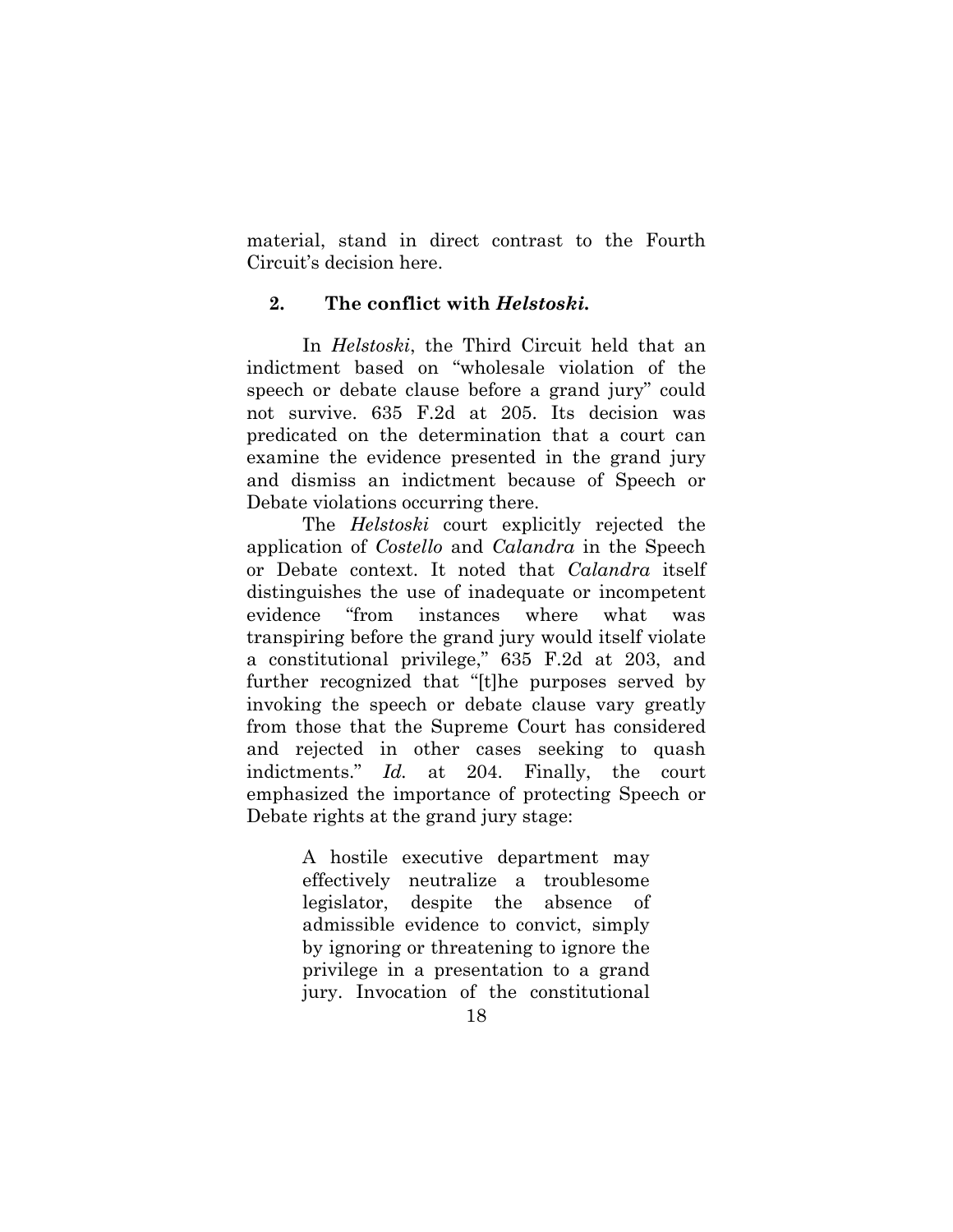protection at a later stage cannot undo the damage. If it is to serve its purpose, the shield must be raised at the beginning.

#### *Id.* at 205.

### **3. The conflict with** *Swindall.*

The decision of the Eleventh Circuit in *Swindall* also stands for the proposition that the introduction of Speech or Debate evidence in the grand jury may be grounds for invalidating an indictment. The Fourth Circuit discounted Mr. Jefferson's reliance on *Swindall*, describing that case as focusing on the use of evidence of legislative activities at trial. 546 F.3d at 311-12; App. 25a. But *Swindall* was also specifically concerned with the use of legislative material in the grand jury: "When a violation of the privilege occurs in the grand jury phase, a member's rights under the privilege must be vindicated in the grand jury phase." 971 F.2d at 1546-47. And there is no doubt that the *Swindall*  court found that the use of legislative material *in the grand jury* was grounds for dismissing indictment. *See* 971 F.2d at 1547 ("During the grand jury phase, Swindall's Speech or Debate privilege was violated in two separate ways. First, his privilege against criminal liability was violated when reference to Speech or Debate material was used as critical evidence leading to his indictment. Second, his privilege against being questioned in any place other than Congress was violated when he was questioned before the grand jury about Speech or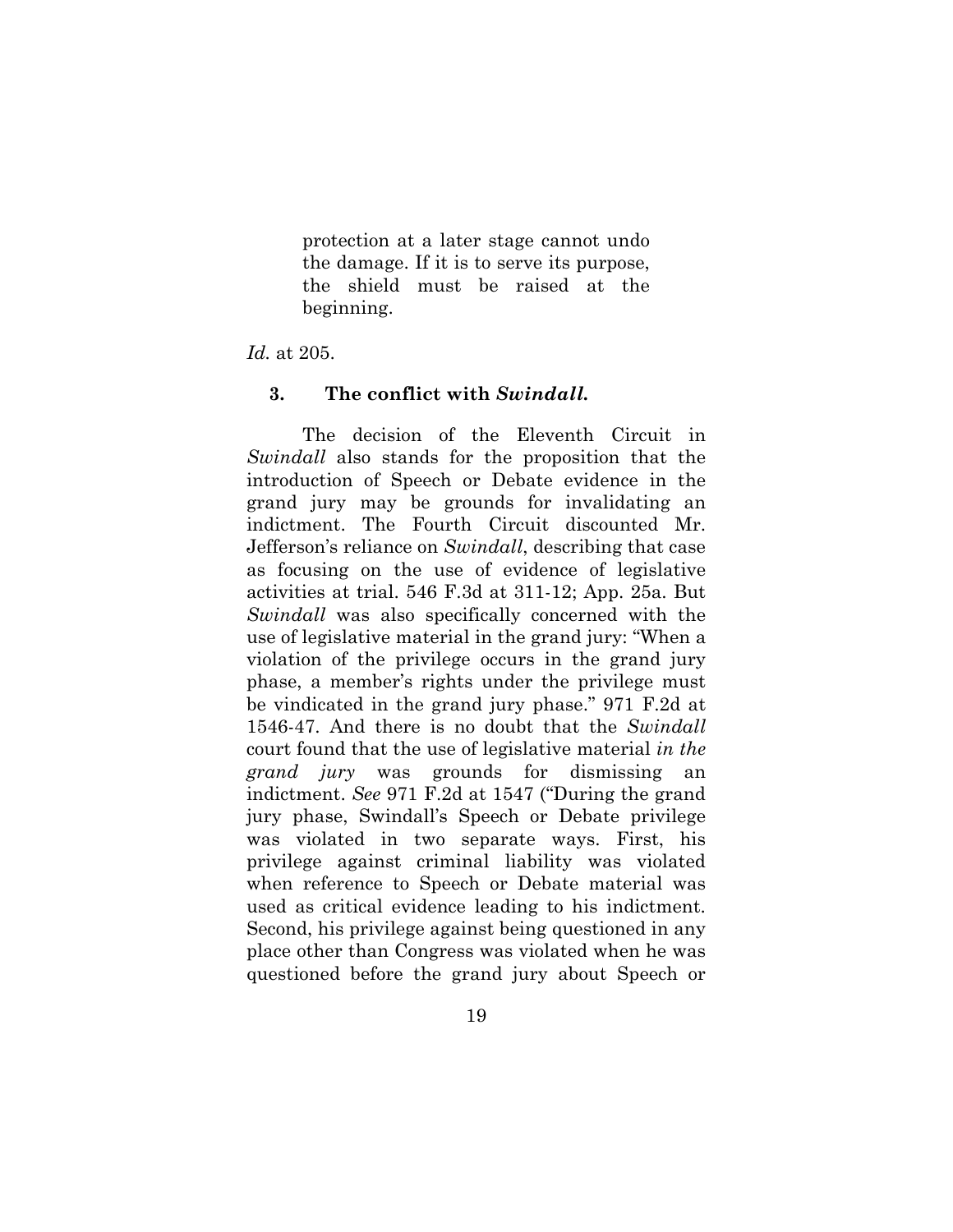Debate matters. Each violation, standing alone, requires dismissal of the affected counts.").

*Swindall* is based on the fundamental proposition that the "Speech or Debate privilege is violated if the Speech or Debate material exposes the member to liability," 971 F.2d at 1548, which occurs when legislative material that is relevant to the decision to indict is used in the grand jury. *See id.*  The Fourth Circuit's conclusion here that it could not even consider the use of legislative material in the grand jury is plainly inconsistent with the holding in *Swindall*.

### **4. The impact of the Fourth Circuit's decision in** *Johnson.*

The Fourth Circuit's decision cited *United States v. Johnson*, 419 F.2d 56 (4th Cir. 1969), as controlling precedent. That case concerned a Member of Congress who was initially convicted on an indictment that included a conspiracy count based in part on a speech in Congress. After Johnson's conviction was reversed, the conspiracy count was dismissed, and Johnson was retried and found guilty on the remaining counts. Johnson then challenged his conviction on those counts on the ground that the grand jury that had returned all of the counts had heard the evidence of his Congressional speech. Relying on *Costello*, the court rejected his challenge, holding that a facially valid indictment returned by a legally constituted and unbiased grand jury was all that was required by the Fifth Amendment. 419 F.2d at 58. It also rejected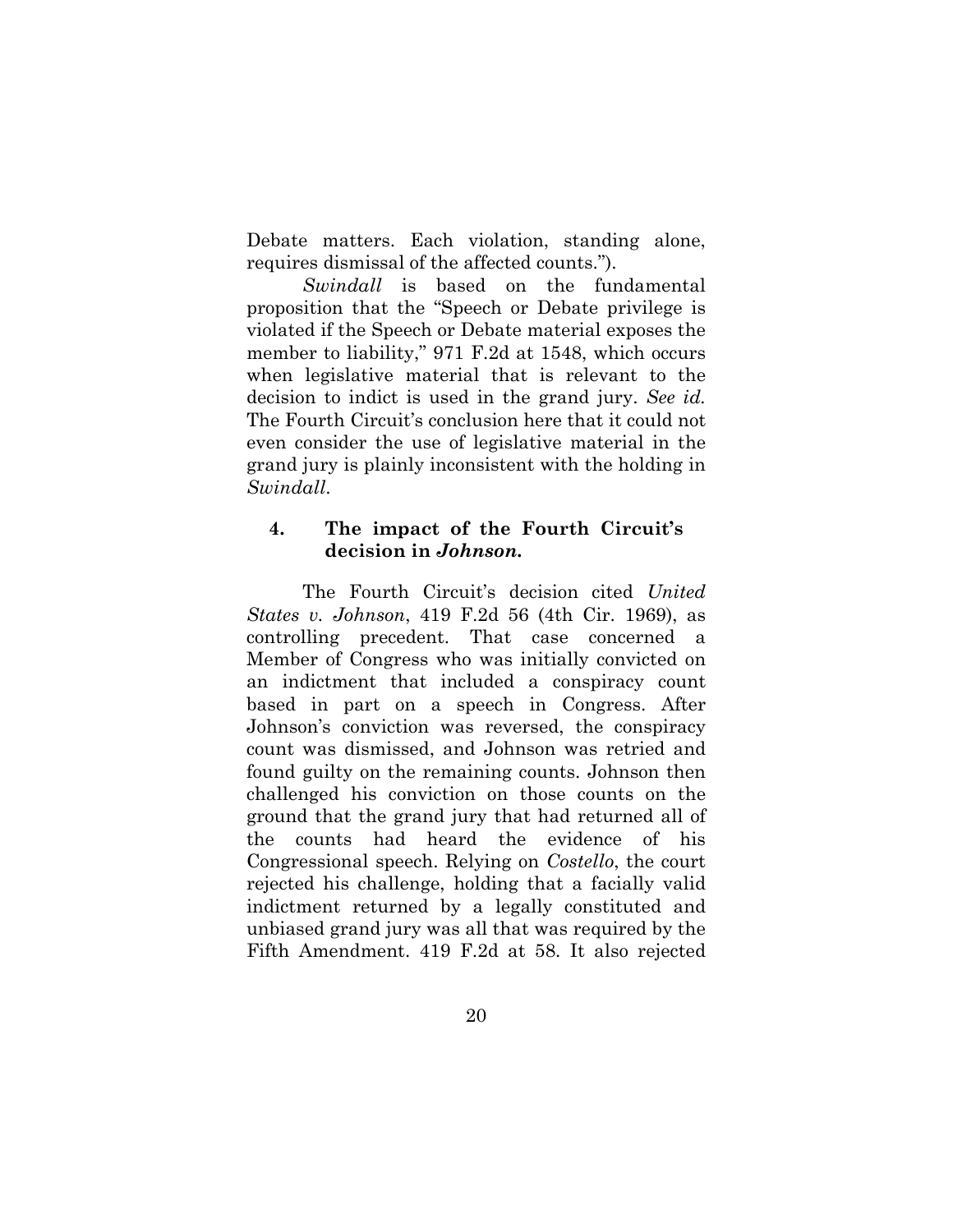Johnson's claim that the grand jury was biased because it had heard evidence of his speech. *Id.*

But *Johnson* was not controlling here. Unlike Johnson, Mr. Jefferson did not assert bias as grounds for dismissing any of the charges against him. More importantly, the counts at issue on the motion to dismiss in *Johnson* "had nothing to do with his speech." 419 F.2d at 58. In other words, once the conspiracy charge was dismissed, the privileged material presented to the grand jury was not relevant to any remaining charges. In this case, by contrast, Mr. Jefferson is seeking to dismiss only those counts to which the Speech or Debate evidence *was* relevant: the 14 bribery-related counts, which focus on the sale of the influence that his staffer testified he derived from his legislative acts.8 Even if *Johnson* were deemed to be controlling, however, it would only further demonstrate the conflict between the Fourth Circuit's approach to a claim that Speech or Debate evidence was improperly used in the grand jury and the approach of the other circuits that have considered this issue.

Thus, there is no doubt that there is a split in the circuits concerning the scope of a court's authority to review the use of Speech or Debate

 8 Consistent with *Johnson*, Mr. Jefferson sought the dismissal only of those counts affected by the improper evidence about his legislative activities. Mr. Jefferson's influence with African leaders had nothing to do with two of the indictment's 16 counts, to wit, those alleging a violation of the Foreign Corrupt Practices Act (Count 11) and obstruction of justice (Count 15). Accordingly, Mr. Jefferson has never argued that those two counts should be dismissed.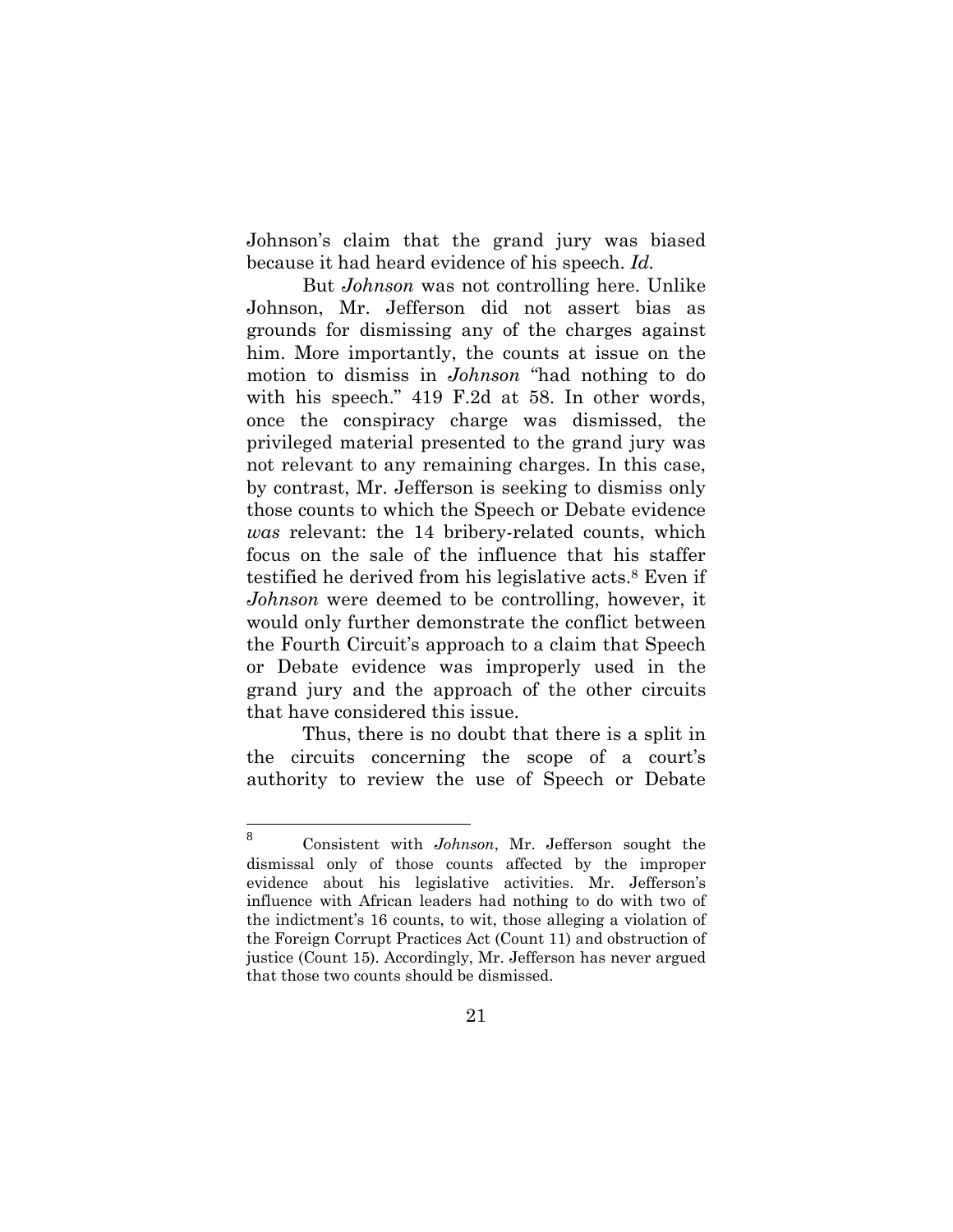evidence in the grand jury. This conflict has serious practical consequences. The work of Members of Congress is centered in the District of Columbia, but they come from every district in the country, may maintain a residence in Maryland or Virginia, and travel frequently, usually through airports in Virginia. As a result, prosecutors investigating a Member of Congress may have a choice of venues in which to pursue any given case. Under the law as it currently stands, a Member's absolute Speech or Debate privilege will be accorded a different level of protection depending upon the government's choice of forum. Indeed, in this case, the defendant – who owns a home in the District of Columbia and who is charged with operating his Congressional office in the District of Columbia in an illegal fashion – could not obtain review of his Speech or Debate claim simply because the government chose to bring its case against him in Virginia. This is an untenable state of affairs. Granting of a writ of certiorari is warranted so that this Court can resolve this important constitutional conflict.

## **B. The Fourth Circuit's Erroneous Decision Undermines the Protections Afforded by the Speech or Debate Clause as Defined by This Court.**

The Fourth Circuit's decision places no check on a prosecutor's ability to introduce privileged legislative materials in the grand jury. As a result, it significantly undermines the protections the Speech or Debate Clause was intended to offer, as defined in this Court's own decisions. In resolving the conflict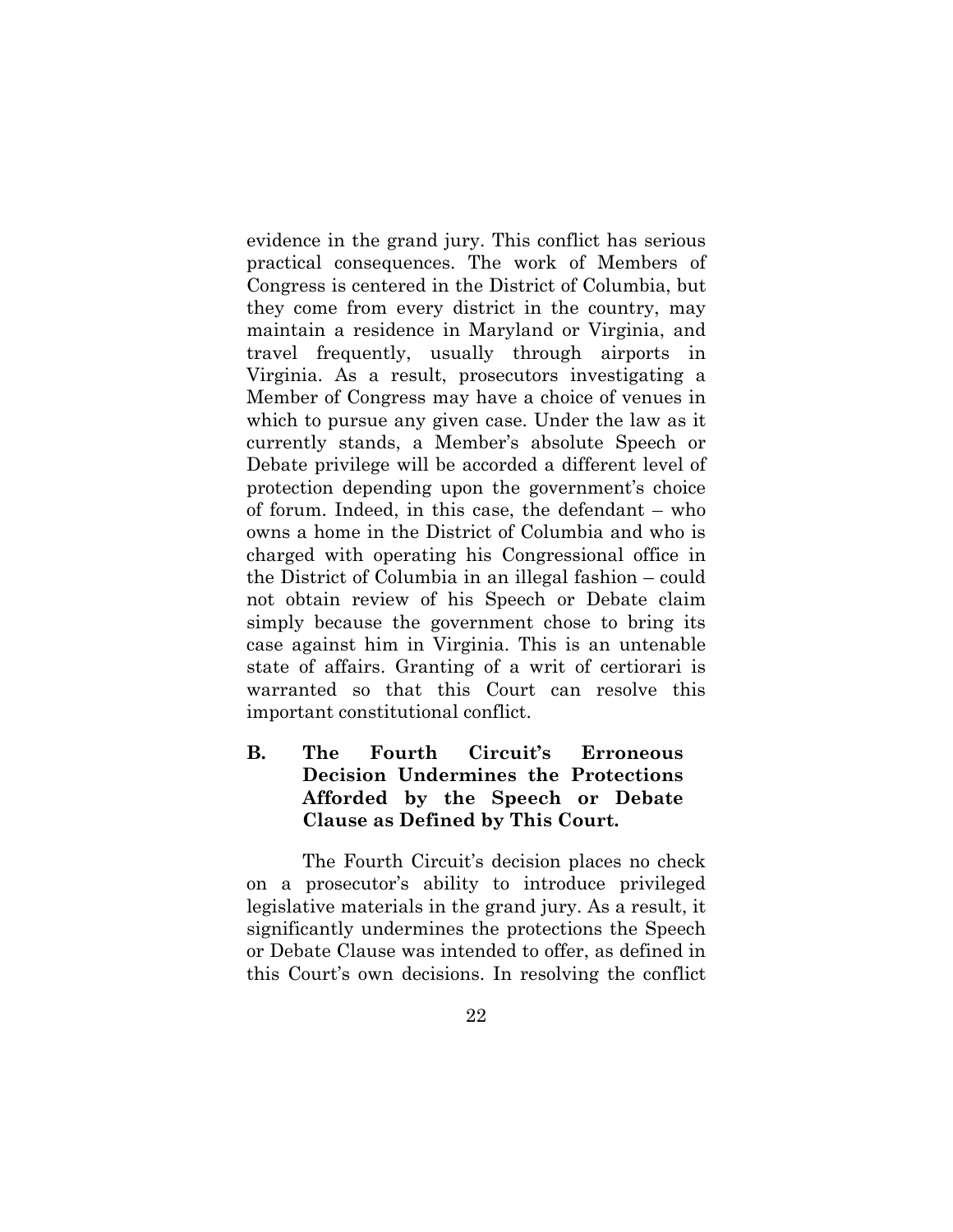between the circuits on this issue, the Court should reverse the erroneous decision of the Fourth Circuit.

**1. The Speech or Debate Clause protects legislators against the use of Speech or Debate evidence in the grand jury.** 

The Speech or Debate Clause provides that Members of Congress "shall not be questioned in any other Place" for their legislative activities. It is a unique provision, which "was designed neither to assure fair trials nor to avoid coercion." *United States v. Helstoski*, 442 U.S. 477, 491 (1979). Instead, its purpose is "to protect the integrity of the legislative process by insuring the independence of individual legislators." *United States v. Brewster*, 408 U.S. 501, 507 (1972). Indeed, this Court has stated that "the 'central role' of the Clause is to 'prevent intimidation of legislators by the Executive and accountability before a possibly hostile judiciary.'" *Eastland v. United States Servicemen's Fund*, 421 U.S. 491, 502 (1975) (citations omitted). It also "serves the additional function of reinforcing the separation of powers so deliberately established by the Founders." *United States v. Johnson*, 383 U.S. 169, 178 (1966).

In order to accomplish these purposes, the Speech or Debate Clause prohibits "inquiry into acts that occur in the regular course of the legislative process and into the motivation for those acts." *Brewster*, 408 U.S. at 525. The clause applies to all acts within the "legislative sphere," *Gravel v. United States*, 408 U.S. 606, 624 (1972); and as to such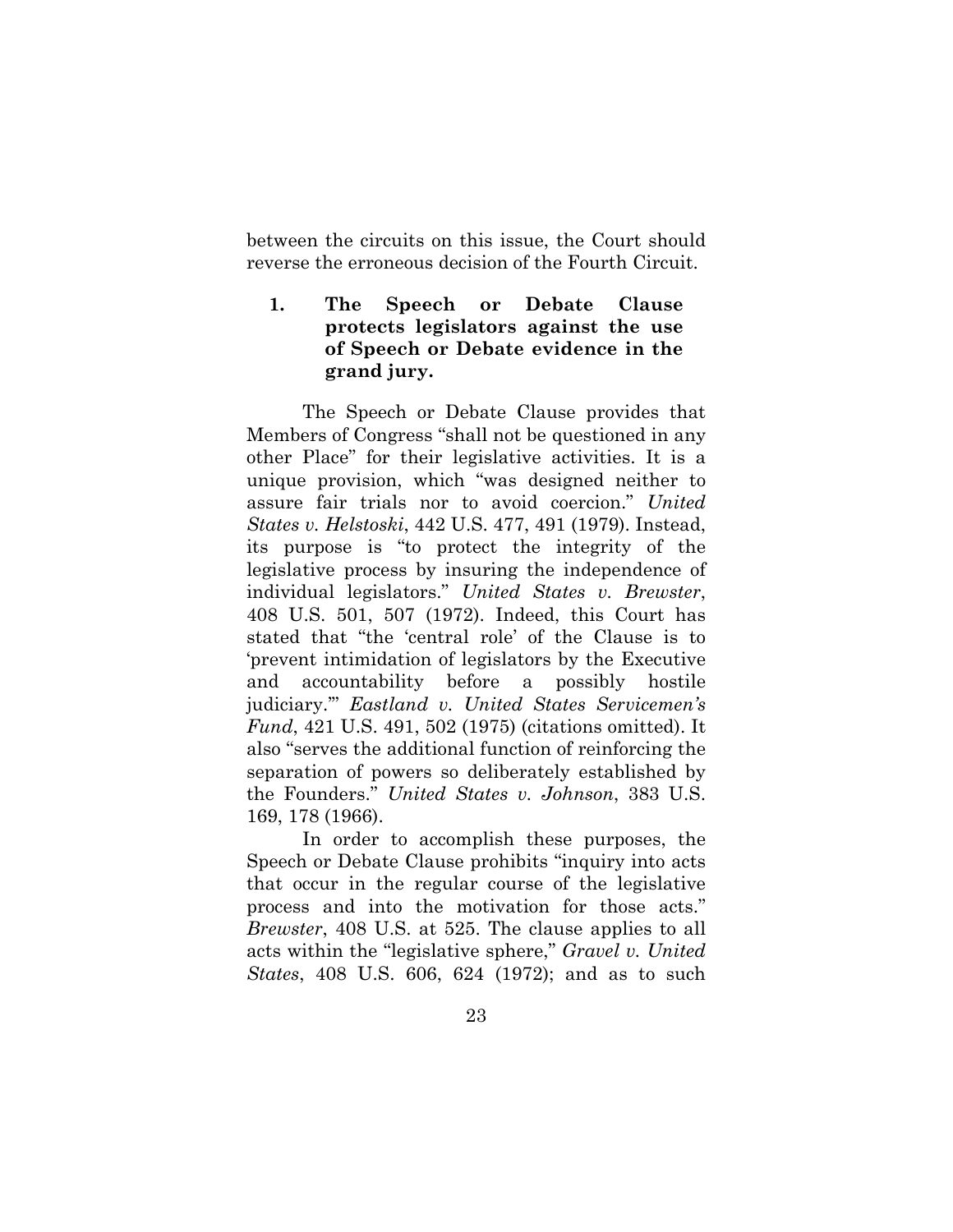activities, "the prohibitions of the Speech or Debate Clause are *absolute*." *Eastland*, 421 U.S. at 501 (emphasis added). In addition to actual speech or debate, activities within the legislative sphere include those

> that are an integral part of the deliberative and communicative processes by which Members participate in committee and House proceedings with respect to the consideration and passage or rejection of proposed legislation or with respect to other matters which the Constitution places within the jurisdiction of either House.

*Gravel*, 408 U.S. at 625.

The Speech or Debate Clause protects Members both from criminal prosecutions and civil suits based on legislative activity. *See Eastland*, 421 U.S. at 502-503. It bars the introduction of evidence referring to legislative acts in any prosecution against a Member:

> Revealing information as to a legislative act – speaking or debating – to a jury would subject a Member to being "questioned" in a place other than the House or Senate, thereby violating the explicit prohibition of the Speech or Debate Clause.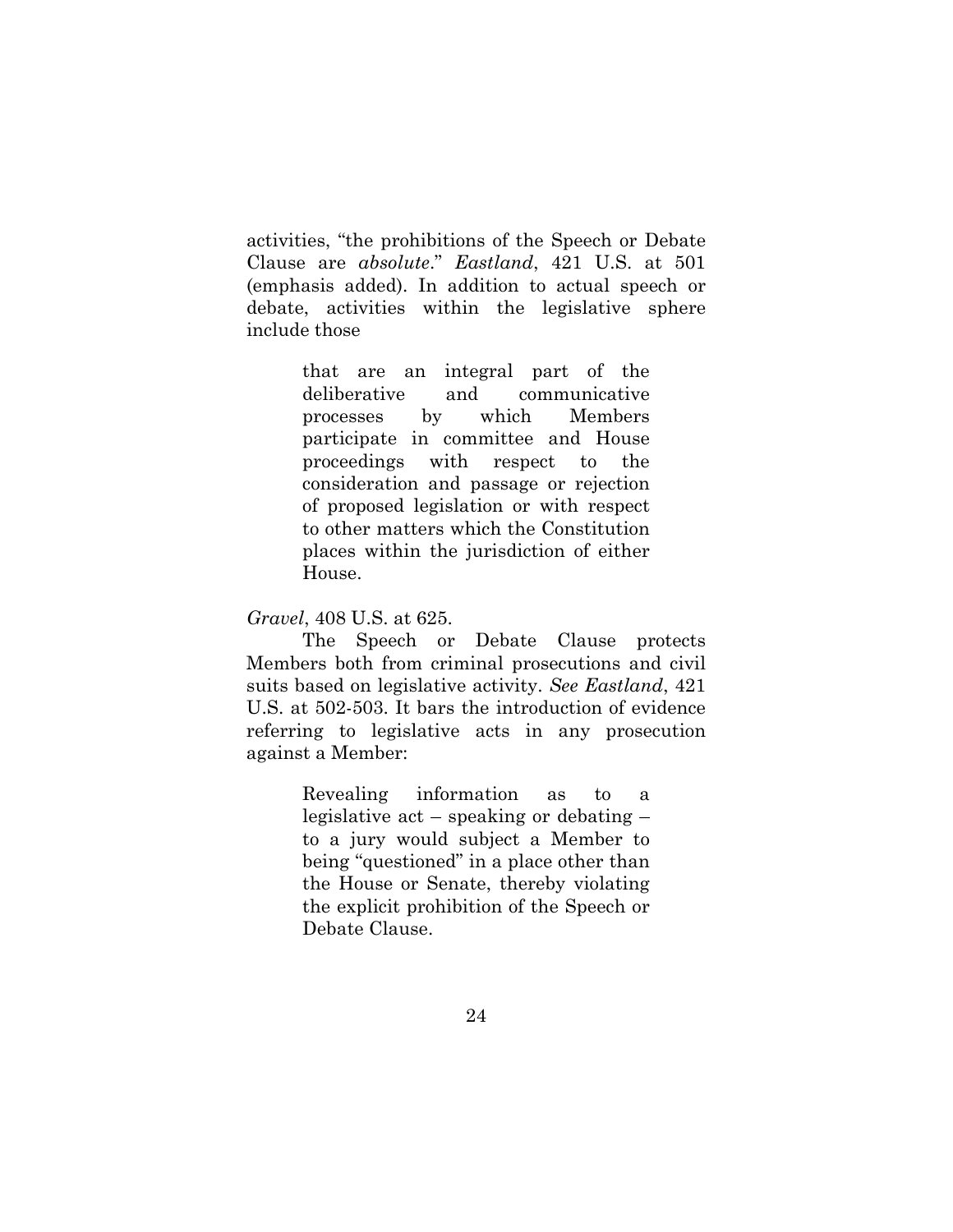*United States v. Helstoski*, 442 U.S. at 490. And the Clause protects legislators "not only from the consequences of litigation's results but also from the burden of defending themselves." *Dombrowski v. Eastland*, 387 U.S. 82, 85 (1967). Thus, even requiring a Member to stand trial as the result of legislative activities is a violation of the Clause.

The circuit courts in *Rostenkowski*, *Helstoski,*  and *Swindall* correctly applied these Speech or Debate principles in concluding that the purposes of the Clause could not be vindicated unless a court could examine the evidence presented to the grand jury in an investigation of a Member of Congress. Otherwise, as the D.C. Circuit recognized, as long as no legislative activity appeared in the indictment itself, a prosecutor could, "with impunity," use Speech or Debate evidence in the grand jury to obtain an indictment and bring a legislator to trial. *Rostenkowski*, 59 F.3d at 1298.

Allowing the use of evidence of legislative activities in the grand jury would clearly chill a legislator's freedom of action. As the Third Circuit explained,

> We must recognize that the mere issuance of an indictment has a profound impact on the accused, whether he be in public life or not. Particularly for a Member of Congress, however, publicity will be widespread and devastating. Should an election intervene before a trial at which he is found innocent, the damage will have been done, and in all likelihood the seat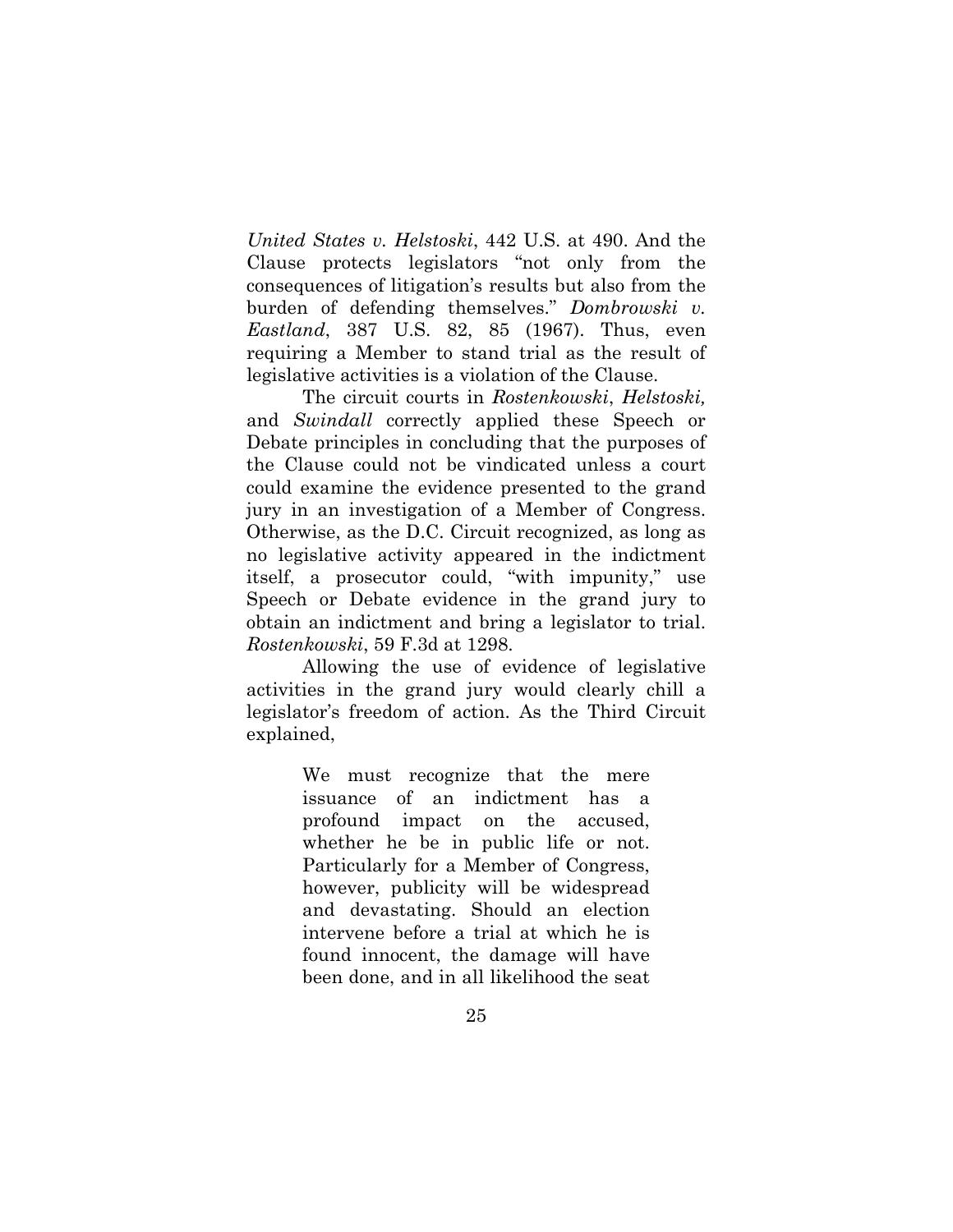lost. Even if the matter is resolved before an election, the stigma lingers and may well spell the end to a political career. …

*Helstoski*, 635 F.2d at 205 (citations omitted).

Further,

It cannot be doubted, therefore, that the mere threat of an indictment is enough to intimidate the average congressman and jeopardize his independence. Yet, it was to prevent just such overreaching that the speech or debate clause came into being. A hostile executive department may effectively neutralize a troublesome legislator, despite the absence of admissible evidence to convict, simply by ignoring or threatening to ignore the privilege in a presentation to a grand jury.

*Id.*

## **2. The Fourth Circuit misapplied**  *Costello* **and** *Calandra.*

The Fourth Circuit failed to give appropriate consideration to this Court's strong pronouncements about the purposes and scope of the Clause, and also failed to consider the impact that use of Speech or Debate evidence in the grand jury would have on legislative independence. Instead, it reached the conclusion that it was barred from looking behind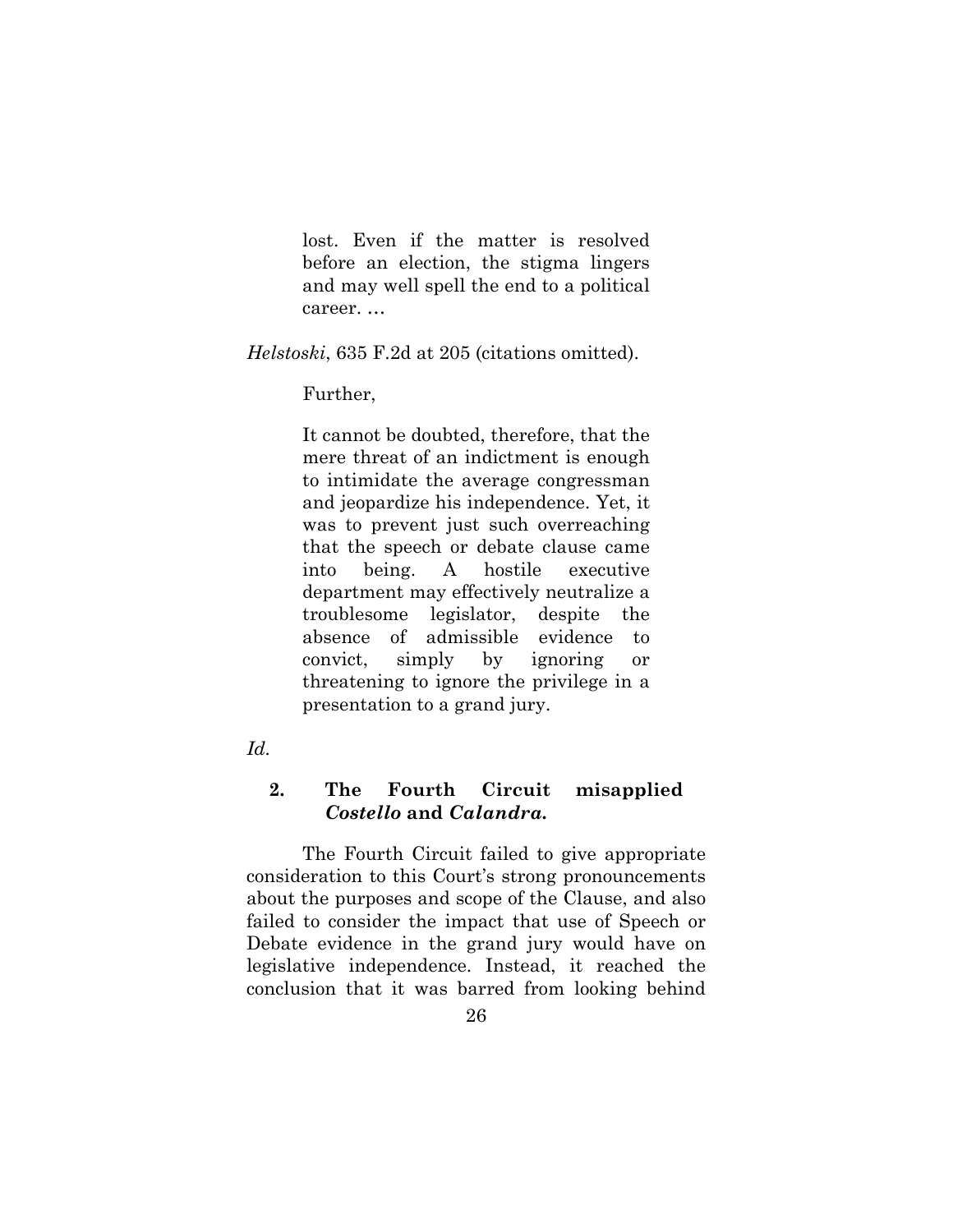the indictment to examine whether the Speech or Debate Clause was violated in the grand jury by mechanically, and erroneously, applying the rule of *Costello* and *Calandra* to this case.

Neither *Costello* nor *Calandra* involve the Speech or Debate Clause. *Costello* concerned a tax evasion prosecution in which cross-examination at trial revealed that the only evidence presented to the grand jury was hearsay testimony from government investigators. The defendant moved to dismiss the indictment, arguing that the grand jury's reliance on mere hearsay from the investigators violated the Fifth Amendment's requirement that federal prosecutions be instituted by indictment. The Court rejected this claim, holding that where a facially valid indictment was returned by "a legally constituted and unbiased grand jury," the indictment cannot be challenged as based on inadequate or incompetent evidence. *Costello*, 350 U.S. at 363. The fundamental question addressed in *Costello* was whether the Constitution set minimum evidentiary requirements for return of an indictment. The Court's conclusion that there is no constitutional minimum simply does not speak to the consequences of a Speech or Debate violation occurring in the grand jury.

*Calandra* involved a witness who refused to answer questions in the grand jury that were based on illegally-seized documents. The Court declined to apply the exclusionary rule to grand jury proceedings, finding that doing so would not advance the rule's purpose of deterring future Fourth Amendment violations. *Calandra*, 414 U.S. at 351. In reaching this holding, the Court reiterated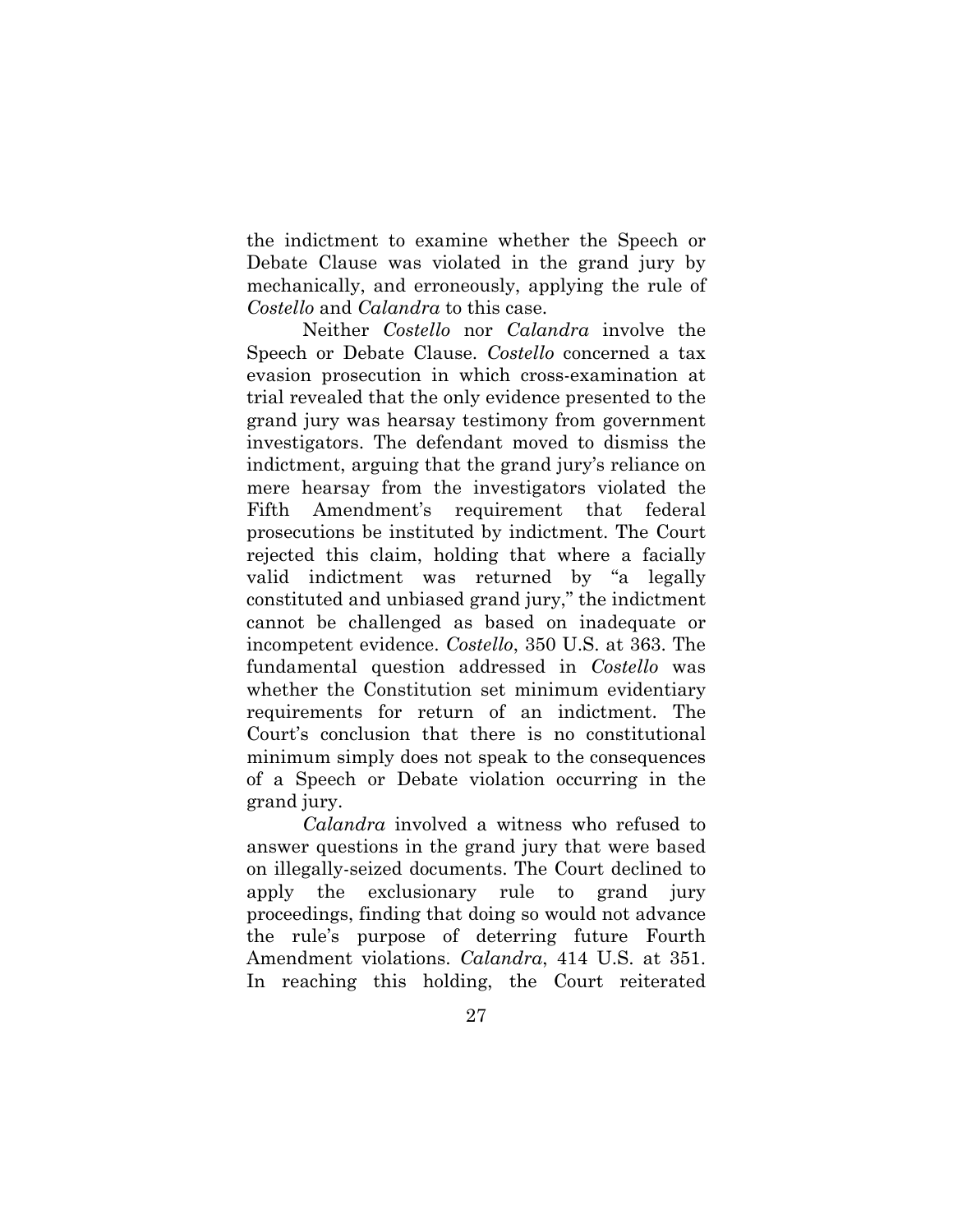*Costello's* rule regarding facially valid indictments. But, importantly, it also made it clear that while a grand jury has broad powers to investigate, it "may not itself violate a valid privilege, whether established by the Constitution, statutes, or the common law." *Id.* at 346. The Court rejected the argument that grand jury questioning based on evidence seized in violation of the Fourth Amendment was itself an independent constitutional violation. *Id.* at 354.

By contrast, this Court has expressly recognized that the introduction of evidence of legislative activities *is* questioning that constitutes an independent constitutional violation of the Speech or Debate Clause. *See United States v. Helstoski,* 442 U.S. at 490. Such violations can only be policed and remedied if courts have the power in appropriate cases to review the evidence presented to the grand jury and dismiss indictments obtained through use of Speech or Debate materials.

Although this Court has not ruled on this question directly, its decision in *Helstoski v. Meanor*  is instructive. The defendant in that case sought a writ of mandamus from the appellate court directing the trial court to dismiss the indictment against him. One of his arguments was that "the indictment was invalid because the grand jury had heard evidence of legislative acts." 442 U.S. at 504-505. In rejecting the mandamus request, the court of appeals "declined to go behind the indictment, holding that it was valid on its face." *Id.* at 505. This Court held that mandamus was unavailable because the defendant could have taken a direct appeal from the district court order denying his motion to dismiss. *Id.* at 506.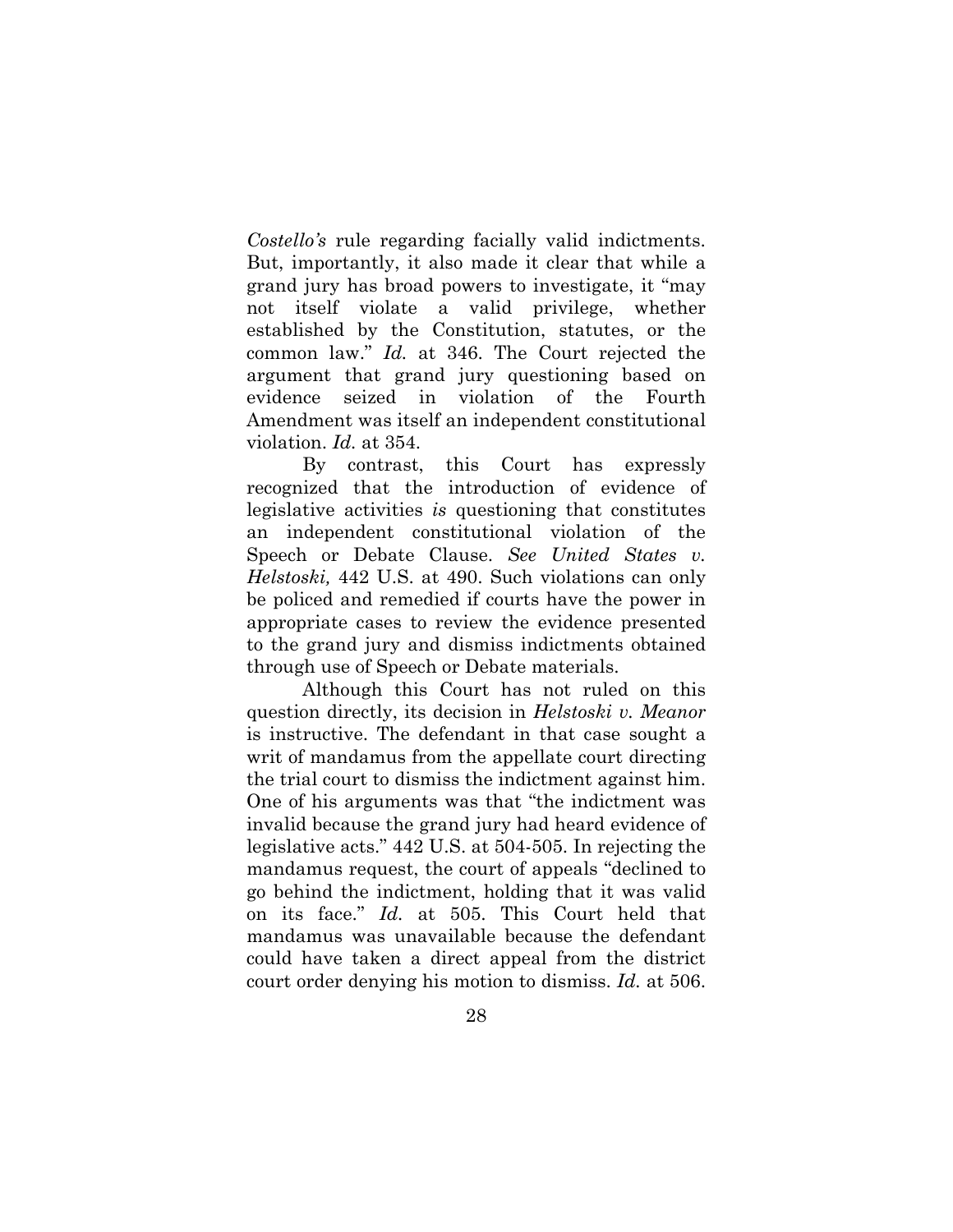The Court found that such an appeal was necessary to fully vindicate a legislator's right to be protected from having to defend against charges obtained in violation of the Clause. While *Helstoski v. Meanor* did not reach the question of the validity of the indictment, its holding assumes that courts do have the power to consider a claim that the Speech or Debate Clause has been violated in the grand jury. It further suggests that such a claim must be analyzed in light of the unique purposes of the Clause, and supports the conclusion that an inquiry into the improper use of Speech or Debate evidence in the grand jury is not precluded by *Costello* or *Calandra.*

Because the Fourth Circuit erroneously held that *Costello* and *Calandra* precluded it from looking behind the indictment in this case, this Court should grant the writ of certiorari and reverse the decision of the Fourth Circuit.

## **C. The Fourth Circuit's Decision Allowed a Violation of the Speech or Debate Clause to Go Unreviewed and Unremedied.**

There is no doubt that evidence of legislative activity within the meaning of the Speech or Debate Clause was introduced in the grand jury in this case. The testimony of Lionel Collins describes Mr. Jefferson's leadership role in the passage of AGOA, a major African trade bill, and some of the methods he used in that effort. The Speech or Debate Clause covers all acts within the "legislative sphere." *Gravel*, 408 U.S. at 624-25. This includes activities that are "an integral part of the deliberative and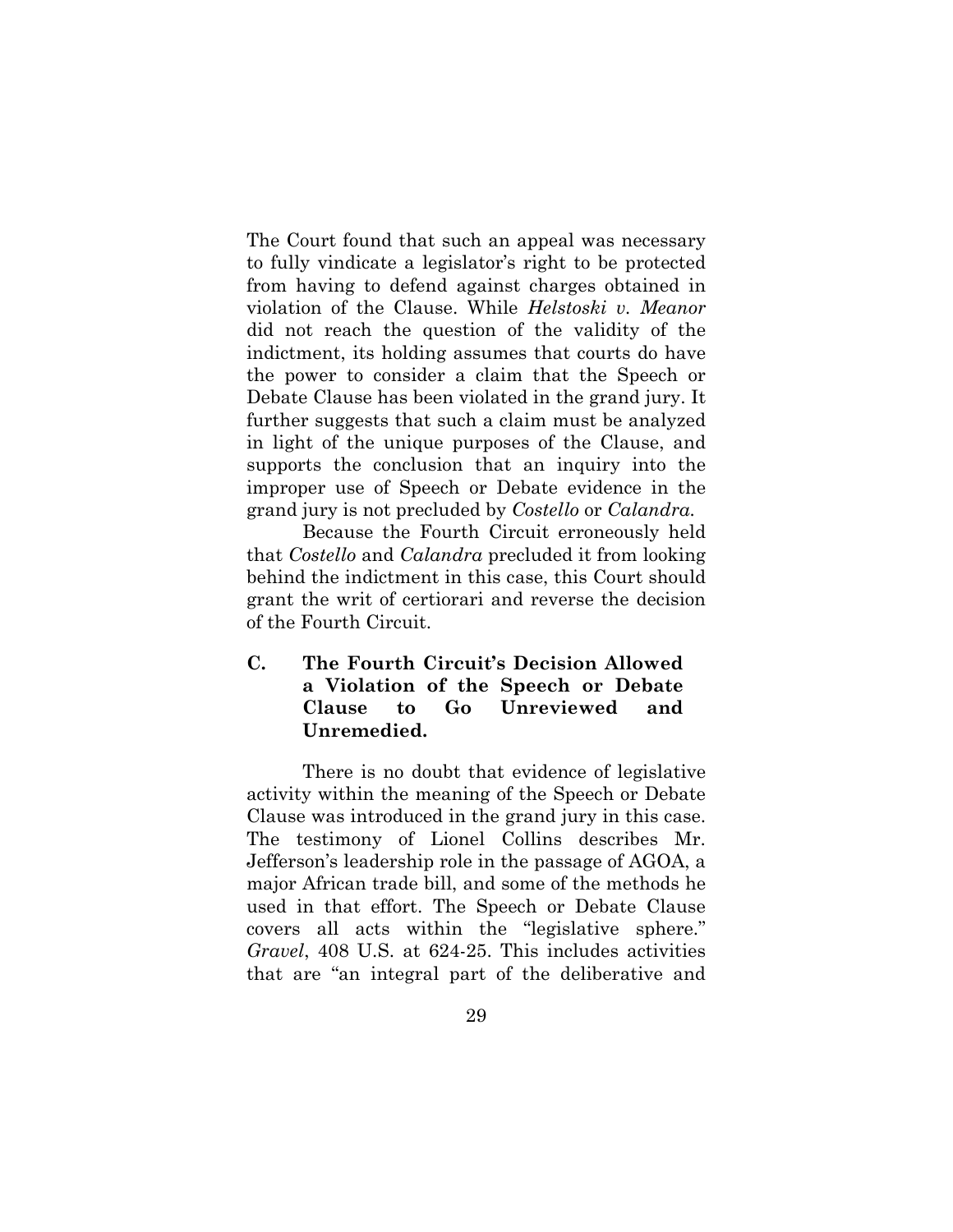communicative processes by which Members participate in committee and House proceedings with respect to the consideration and passage or rejection of proposed legislation." *Id.* at 625. Collins' testimony falls squarely within this definition. Indeed, in discussing this testimony, the trial court acknowledged that "a Member's role in passing legislation is the sort of legislative activity protected by the Clause." C.A. App. 319.

Because of its reliance on *Costello*, however, the Fourth Circuit failed to consider whether the use of Collins' testimony in the grand jury violated the Speech or Debate Clause. The court below never reached Mr. Jefferson's argument that this evidence was directly relevant to the government's theory of the bribery counts, and that it was used by the government to advance its case in support of those counts.9 As a result, a serious breach of the legislative privilege went unreviewed and unremedied.

The testimony about Mr. Jefferson's activities in support of the AGOA legislation was expressly connected to his influence with African officials and, therefore, directly relevant to the criminal conduct alleged in the indictment. The bribery charges against Mr. Jefferson are predicated on his alleged use of his influence to get other people – mostly African government officials, and a few U.S. government agencies – to assist various businesses, in return for things of value. As set forth above, the

The trial court's erroneous conclusion that no Speech or Debate violation occurred here was accordingly not reviewed by the Fourth Circuit.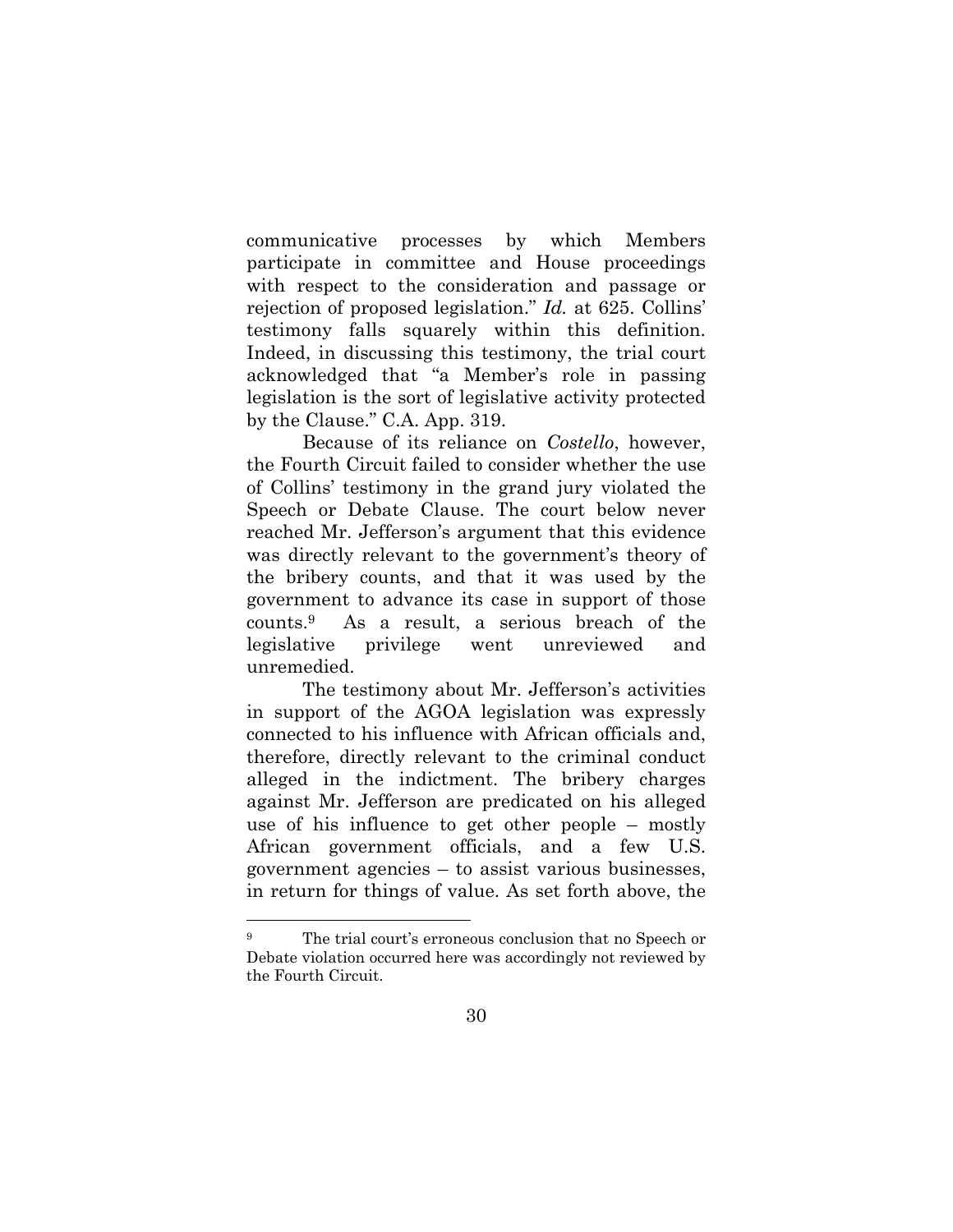government has repeatedly described this case as one involving the sale of influence. Indeed, the district court's description of the various schemes alleged in the indictment, which was adopted by the Fourth Circuit, confirms that the use of Mr. Jefferson's influence to promote business ventures is at the heart of the bribery charges. *See* 546 F.3d at 303-304; App. 4a-6aa (the indictment alleges that in return for things of value, the defendant "met with foreign government officials to promote the use of iGate's technology;" "met with Ghanaian governmental officials to promote Mody's, IBBS's, and W2-IBBS's interests in Ghana and elsewhere in Africa;" met with "Nigerian government officials to promote the interests of Arkel Oil and Gas;" and met with "Nigerian government officials to promote TDC's interests in Nigeria").

Collins' testimony, underscored by the prosecutor's follow-up questions, established that Mr. Jefferson possessed uniquely valuable influence that he allegedly sold in these schemes, and that his influence was principally derived from his work on the passage of African trade legislation. The introduction of this evidence of Mr. Jefferson's legislative activities was "questioning" of the type prohibited by the Clause. *See United States v. Helstoski*, 442 U.S. at 490.

As the Eleventh Circuit appropriately recognized in *Swindall*, the Speech or Debate privilege is violated in the grand jury "if the Speech or Debate material exposes the member to liability," that is, if it is relevant to the decision to indict. *See*  971 F.2d at 1548. This was the case here. Proof that Mr. Jefferson actually had influence in Africa –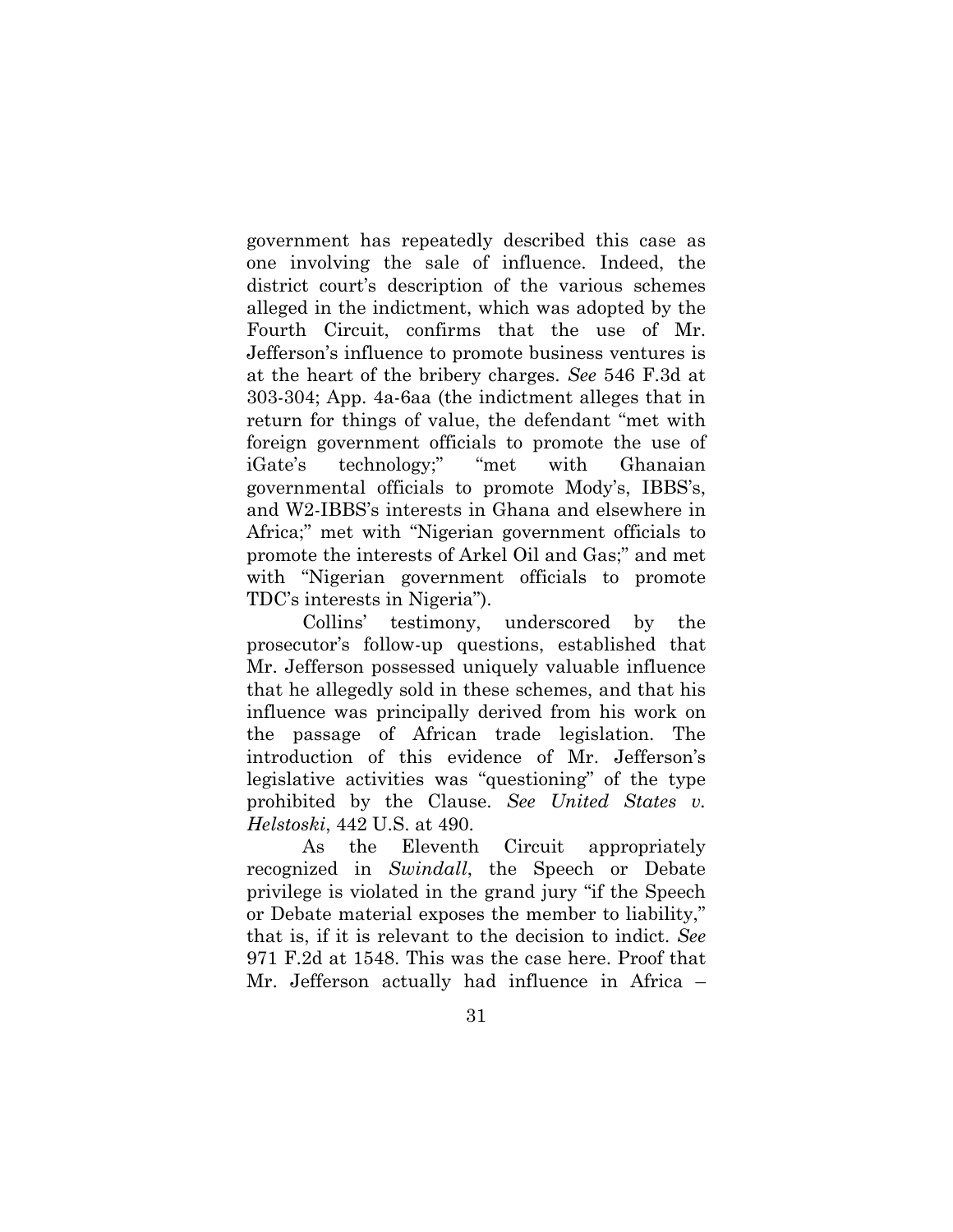which was based on his privileged activities in connection with African trade legislation – supported the government's theory that he was selling influence to businesses seeking projects in Africa. It also supported the government's contention that the transactions described in the indictment involving members of Mr. Jefferson's family were not legitimate business activities, but were merely "shams" designed to disguise schemes for the sale of Mr. Jefferson's influence. There is no way to separate the privileged evidence from the other evidence heard by the grand jury, and no way to conclude that the grand jury did not rely on the evidence showing that Mr. Jefferson had influence in Africa, derived from his legislative activities, in deciding that the government had provided sufficient proof of the alleged bribe schemes.10 Therefore, the "infection cannot be excised," *Helstoski*, 635 F.2d at 205, and the affected counts should not be permitted to stand.

Vindicating the Speech or Debate Clause in this manner would not immunize Members of Congress for anything they do while in office or place them above the law; nor would it impose unwarranted burdens on law enforcement.

> All that is required is that in presenting material to the grand jury the prosecutor uphold the Constitution

l

<sup>&</sup>lt;sup>10</sup> It certainly cannot be concluded that the grand jury did not rely on this evidence or treat it as important when the prosecutors' colloquies with and instructions to the grand jury were not provided to the court for review. C.A. App. 311 n.7.